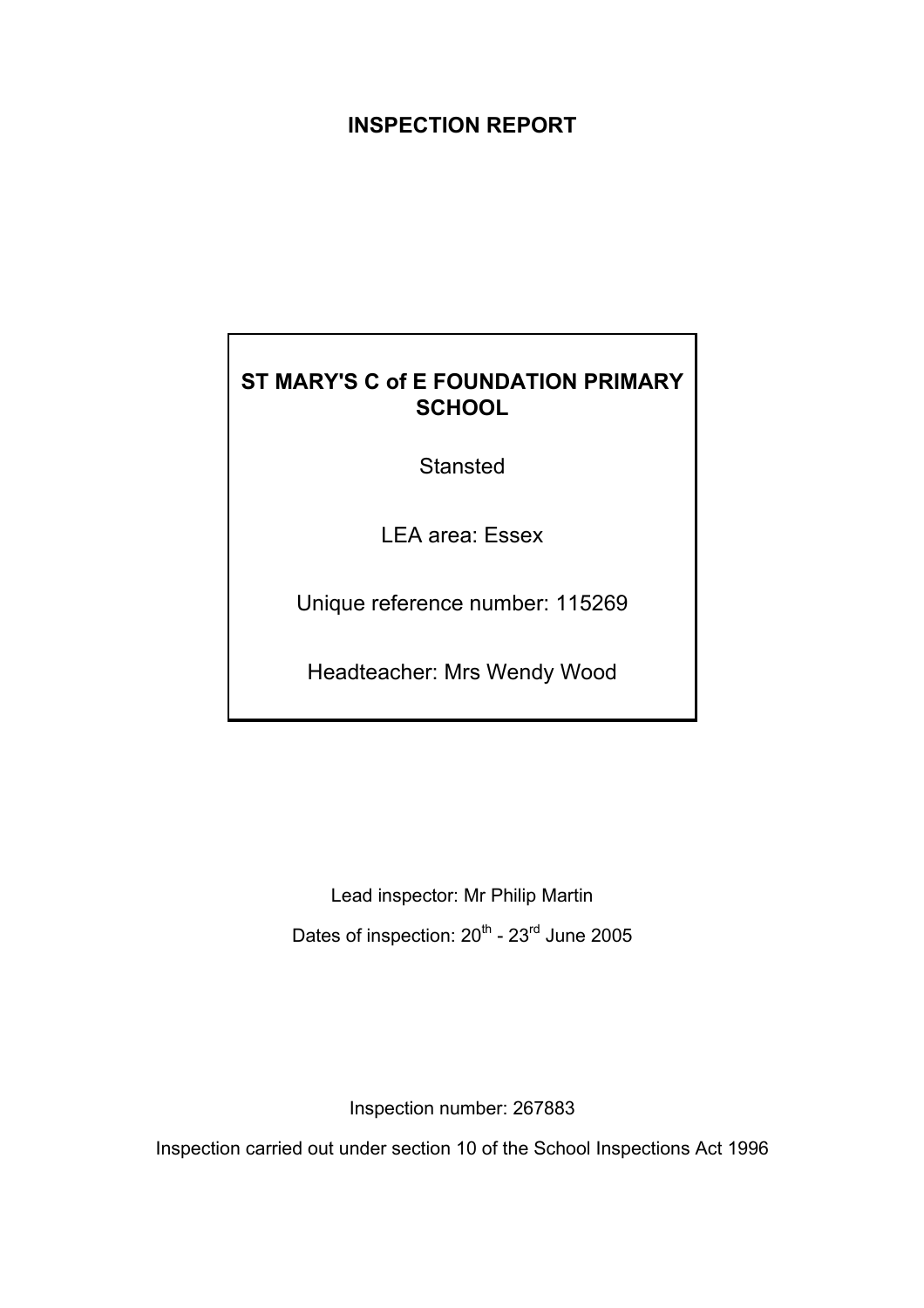© Crown copyright 2005

This report may be reproduced in whole or in part for non-commercial educational purposes, provided that all extracts quoted are reproduced verbatim without adaptation and on condition that the source and date thereof are stated.

Further copies of this report are obtainable from the school. Under the School Inspections Act 1996, the school must provide a copy of this report and/or its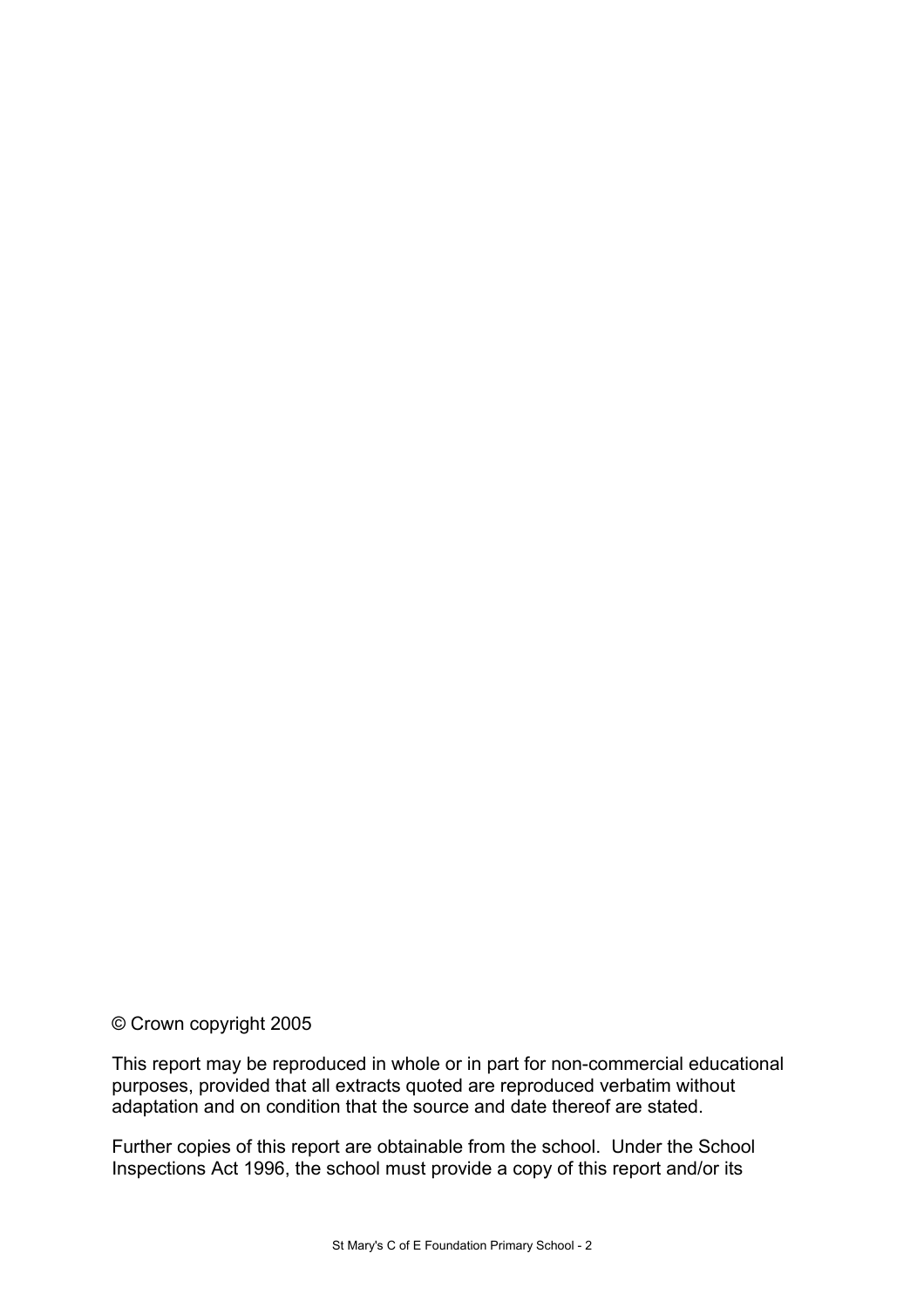summary free of charge to certain categories of people. A charge not exceeding the full cost of reproduction may be made for any other copies supplied.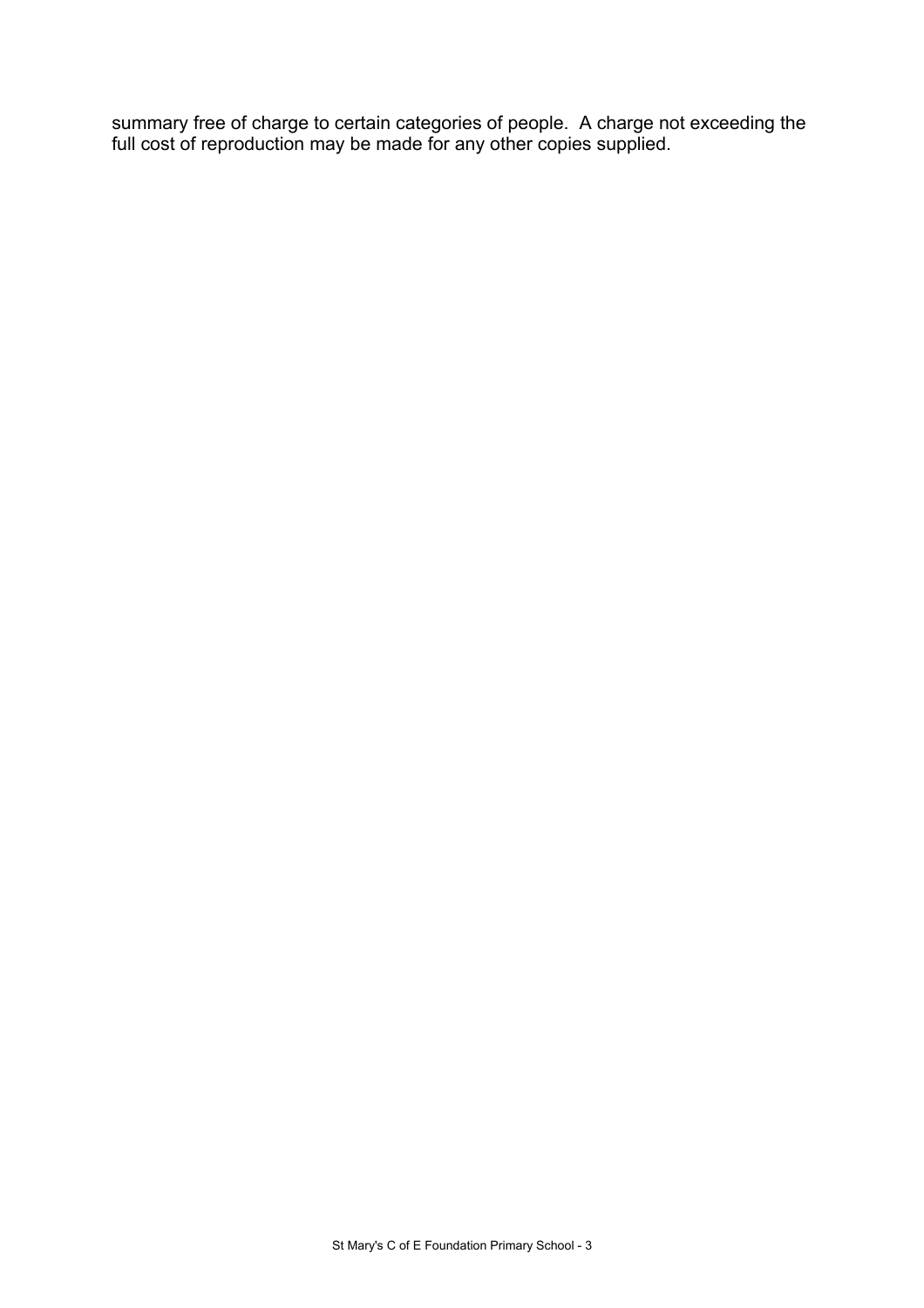# **INFORMATION ABOUT THE SCHOOL**

| Type of school:                   |    | Primary                      |
|-----------------------------------|----|------------------------------|
| School category:                  |    | Foundation                   |
| Age range of pupils:              |    | $5 - 11$                     |
| Gender of pupils:                 |    | Mixed                        |
| Number on roll:                   |    | 140                          |
| School address:                   |    | St John's Road               |
|                                   |    | Stansted                     |
|                                   |    | Essex                        |
| Postcode:                         |    | <b>CM24 8JP</b>              |
| Telephone number:                 |    | 01279 812212                 |
| Fax number:                       |    | 01279 815958                 |
| Appropriate authority:            |    | Governing Body               |
| chair<br>Name<br>of<br>governors: | of | <b>Mrs Rosemary Minshull</b> |
|                                   |    |                              |

Date of previous 30<sup>th</sup> June 2003 inspection:

# **CHARACTERISTICS OF THE SCHOOL**

- St Mary's Church of England Foundation Primary School is a small primary school with 140 boys and girls aged between 5 and 11 years of age.
- Nearly all pupils come from a white British background.
- The percentage of pupils with special educational needs, about 17 per cent, is about average.
- Just over 4 per cent of pupils have Statements of Special Educational Needs. This is above average.
- The percentage of pupils who take free school meals, nearly 9 per cent, is low in comparison with the national average.
- Pupils' socio-economic backgrounds are average.
- There is a wide range of attainment on entry, but this is about average overall.
- The number of pupils leaving and joining the school at other than the usual times last year was about average.
- The school is involved in the Sure Start initiative, a national project that helps children to get off to a good start to their school career, and received a Healthy Schools award in 2002.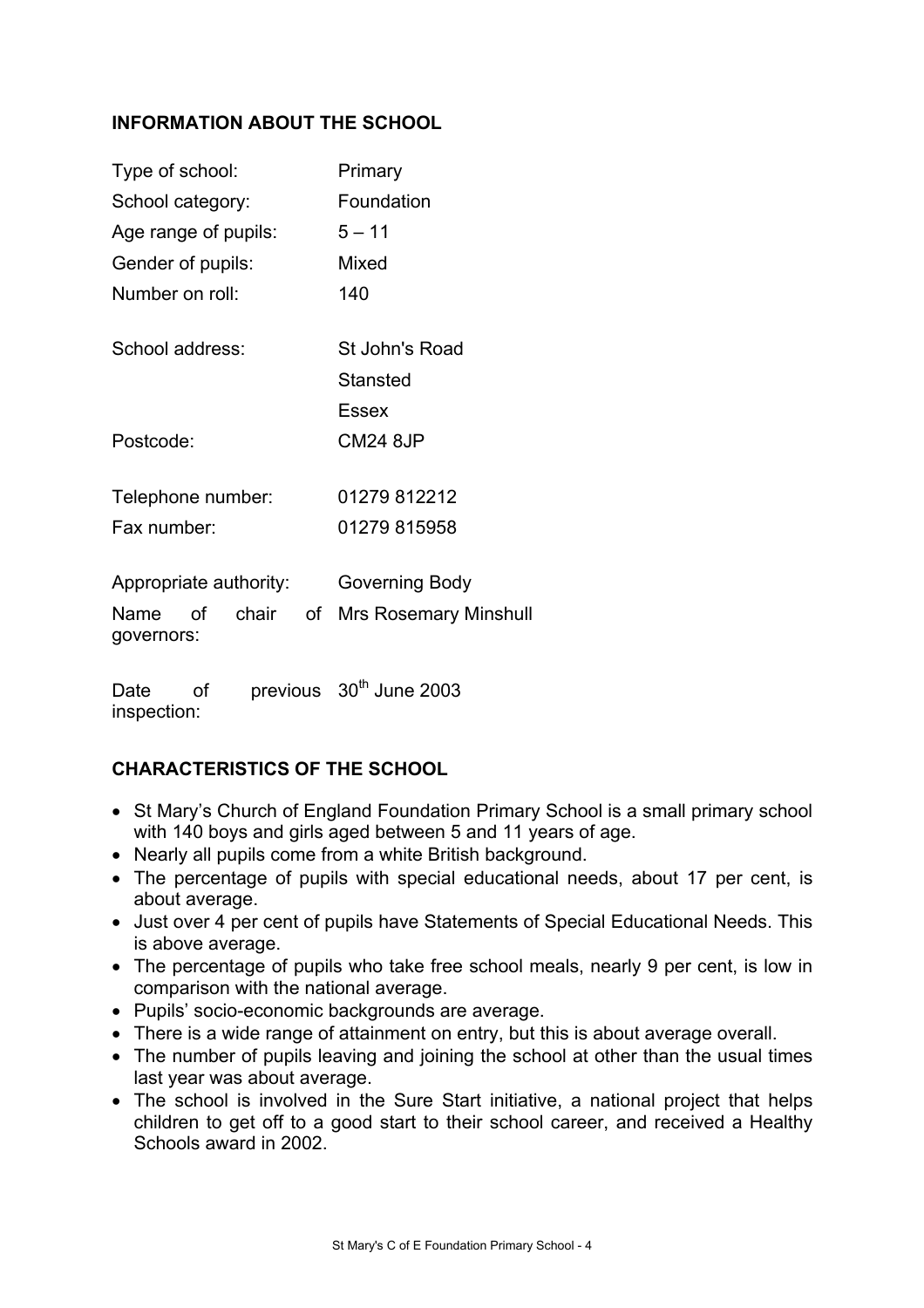• The headteacher took up post at the start of the term immediately following the previous inspection.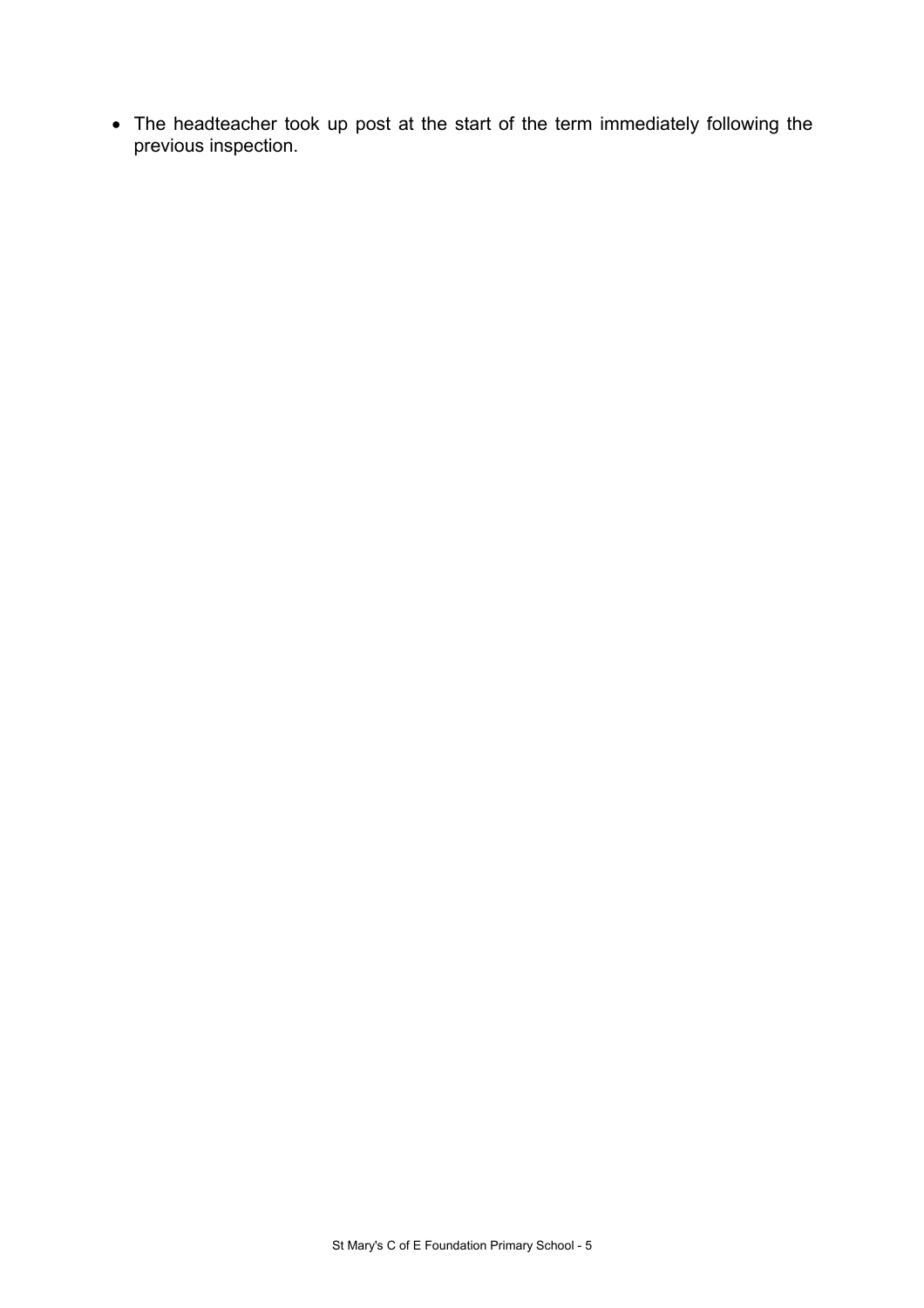# **INFORMATION ABOUT THE INSPECTION TEAM**

| Members of the inspection team |                      |                | <b>Subject responsibilities</b>                                                                                                    |
|--------------------------------|----------------------|----------------|------------------------------------------------------------------------------------------------------------------------------------|
| 23262                          | <b>Philip Martin</b> | Lead inspector | English as an additional language;<br>science; information and<br>communication technology; music;<br>physical education           |
| 13784                          | Jane Chesterfield    | Lay inspector  |                                                                                                                                    |
| 14842                          | Stephanie Cook       | Team inspector | Foundation Stage; English; art and<br>design; design and technology                                                                |
| 20009                          | David Cann           | Team inspector | Special educational<br>needs;<br>mathematics; religious education;<br>geography; history; personal, social<br>and health education |

The inspection contractor was:

 Altecq Inspections Limited 102 Bath Road Cheltenham GL53 7JX

Any concerns or complaints about the inspection or the report should be made initially to the contractor. The procedures are set out in the leaflet *'Complaining about Ofsted Inspections'*, which is available from Ofsted Publications Centre (telephone 07002 637833) or Ofsted's website (www.ofsted.gov.uk).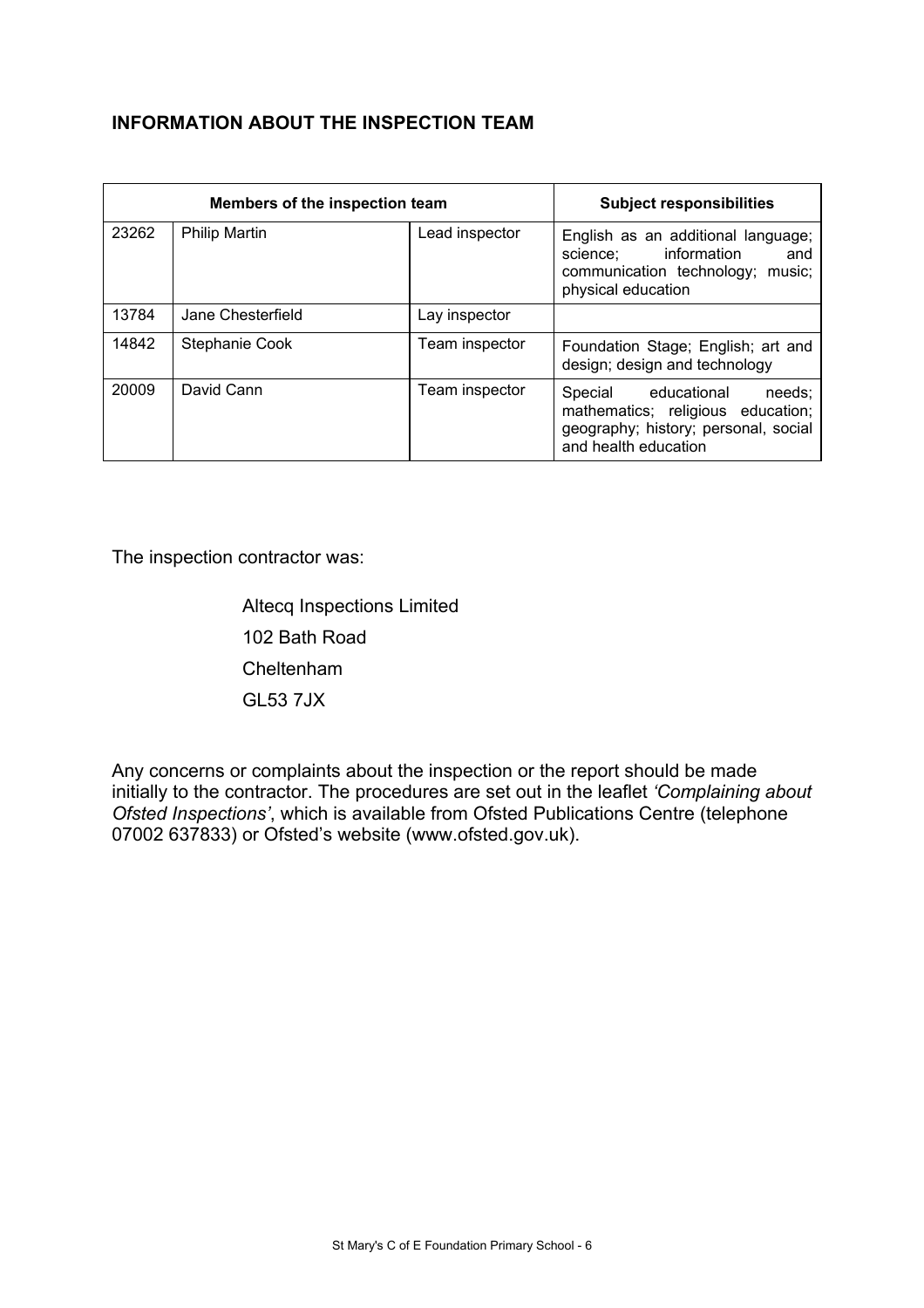# **REPORT CONTENTS**

|                                                                                         | Page |
|-----------------------------------------------------------------------------------------|------|
| <b>PART A: SUMMARY OF THE REPORT</b>                                                    | 6    |
| <b>PART B: COMMENTARY ON THE MAIN INSPECTION FINDINGS</b>                               |      |
| <b>STANDARDS ACHIEVED BY PUPILS</b>                                                     | 9    |
| Standards achieved in areas of learning and subjects                                    |      |
| Pupils' attitudes, values and other personal qualities                                  |      |
| <b>QUALITY OF EDUCATION PROVIDED BY THE SCHOOL</b>                                      | 12   |
| Teaching and learning                                                                   |      |
| The curriculum                                                                          |      |
| Care, guidance and support<br>Partnership with parents, other schools and the community |      |
| <b>LEADERSHIP AND MANAGEMENT</b>                                                        | 17   |
| <b>PART C: THE QUALITY OF EDUCATION IN AREAS OF LEARNING</b><br><b>AND SUBJECTS</b>     | 20   |
| AREAS OF LEARNING IN THE FOUNDATION STAGE                                               |      |
| <b>SUBJECTS IN KEY STAGES 1 AND 2</b>                                                   |      |
| <b>PART D: SUMMARY OF THE MAIN INSPECTION JUDGEMENTS</b>                                | 32   |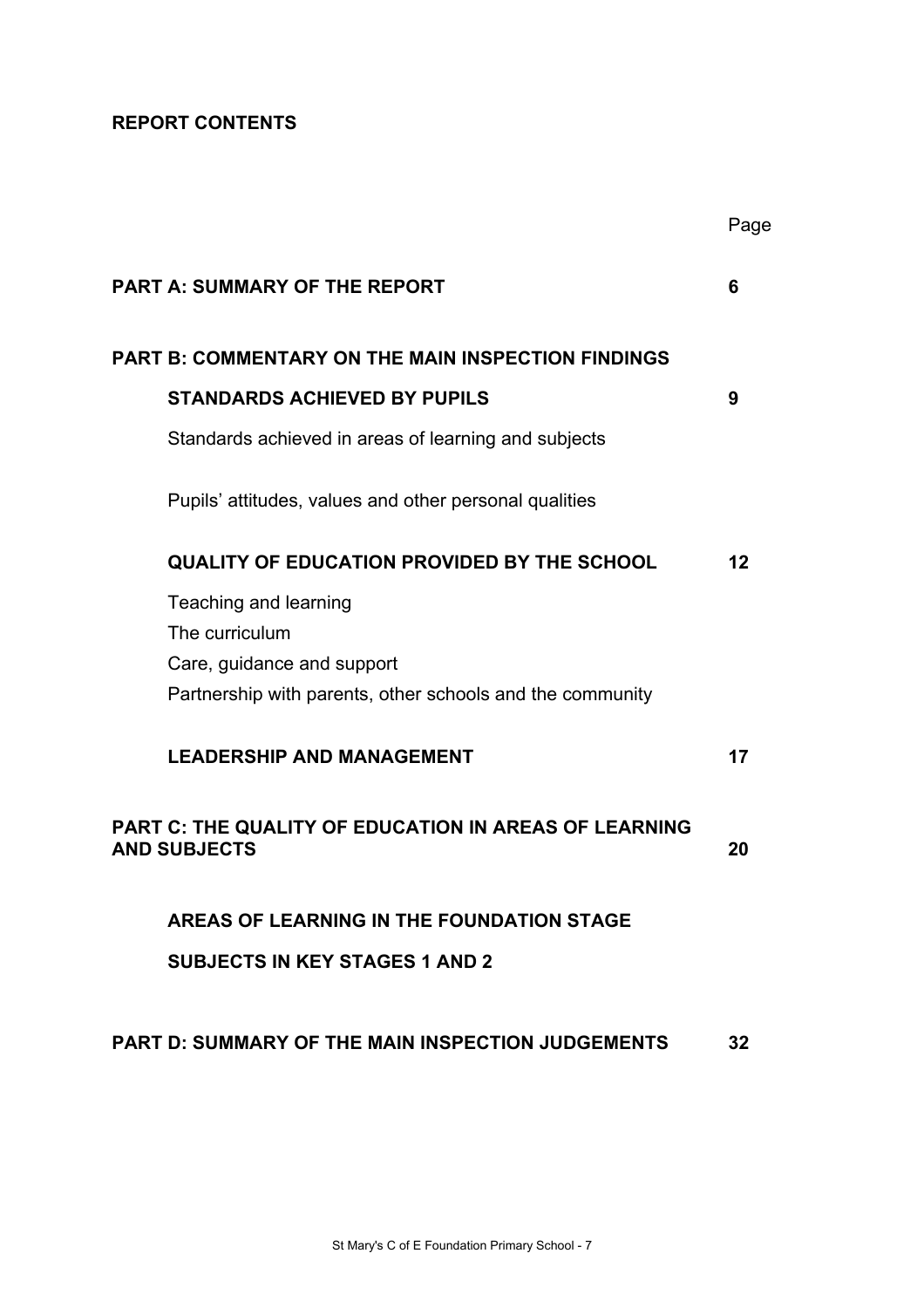# **PART A: SUMMARY OF THE REPORT**

## **OVERALL EVALUATION**

This is a **satisfactory and improving** school which provides satisfactory value for money. Leadership and management are good and have led to a good level of improvement since the previous inspection, particularly in the quality of teaching and learning.

#### **The school's main strengths and weaknesses are:**

- Good leadership and management have resulted in a good level of improvement.
- The school's partnership with other schools in the area has had a positive impact on the quality of education provided.
- There are imbalances in the curriculum in English for older pupils and in science for the younger ones.
- Although achievement has been improved, improvements have not had a full impact on pupils at the end of Year 6.
- Good quality marking found in English is not used consistently in other subjects.
- The school actively and successfully promotes pupils' personal and social development, resulting in good attitudes and behaviour.
- Pupils with special educational needs are supported well and make good progress.
- Pupils achieve well in history.

The school has made a good degree of improvement and has dealt successfully with the key areas for improvement identified in the previous report. The school is no longer underachieving. Teaching has improved well, leading to improved learning. No unsatisfactory teaching was seen during the inspection and there was a significantly improved proportion of good and very good teaching. The quality of writing has improved. Pupils' use of writing in other subjects is satisfactory and the use of worksheets that do not promote learning has been successfully eliminated. The quality of writing is satisfactory overall, although older pupils do not have enough opportunities to write and develop longer pieces of work. There have been good improvements in leadership and management. The headteacher, who took up post just after the previous inspection, has worked hard to overcome the issues noted at that time. Her work has also led to improvements in subject leadership and the impact that co-ordinators have on provision in their subjects. There has been a satisfactory degree of improvement to the school's assessment systems. Teachers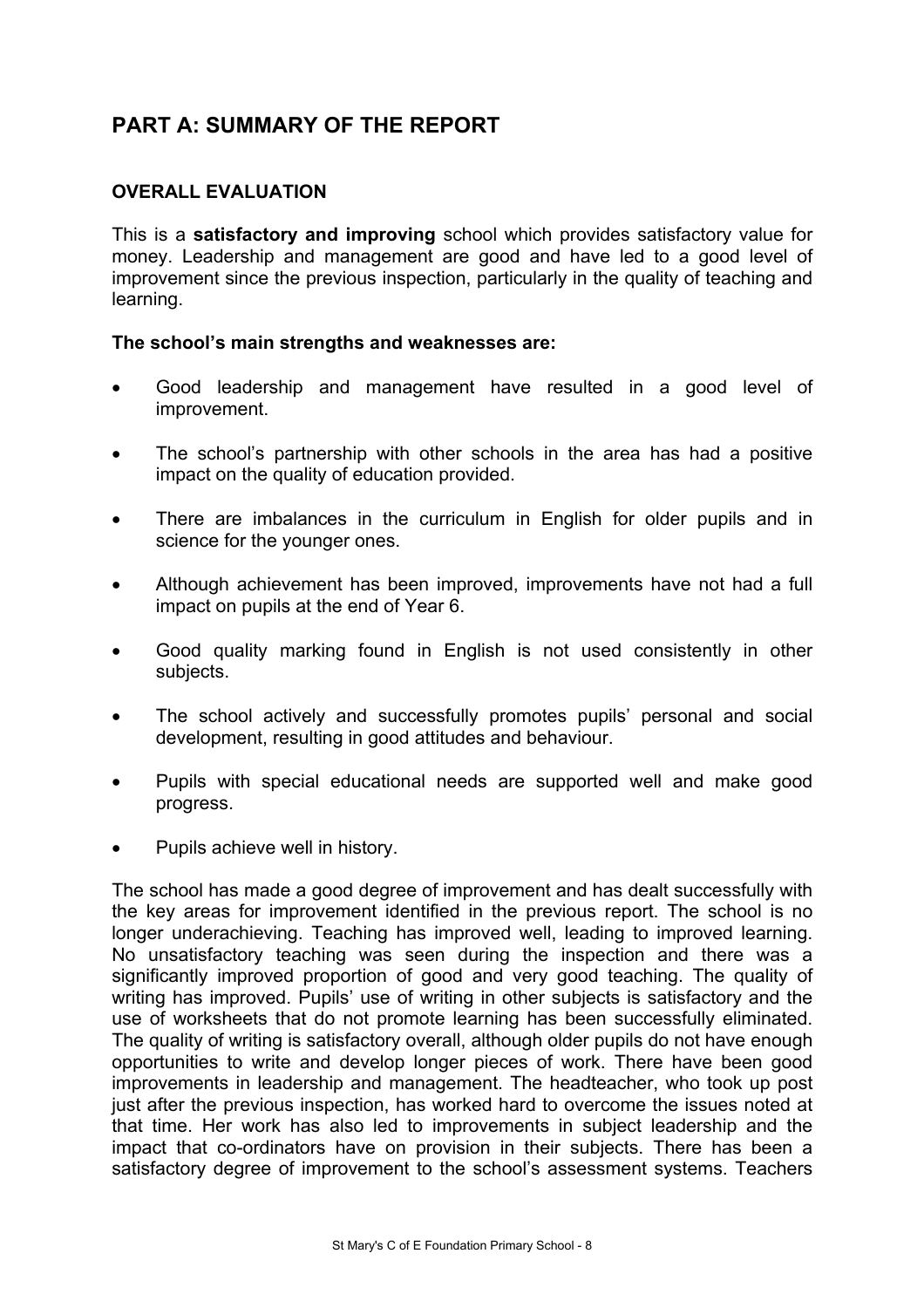now take a consistent approach to these. Pupils' achievements in English and mathematics are regularly checked and targets set for further improvement. The headteacher has a good overview of the results and a clear focus on how well pupils are doing. A minor issue of the previous inspection, to improve the use of numeracy and information and communication technology across other subjects, has also been successfully dealt with.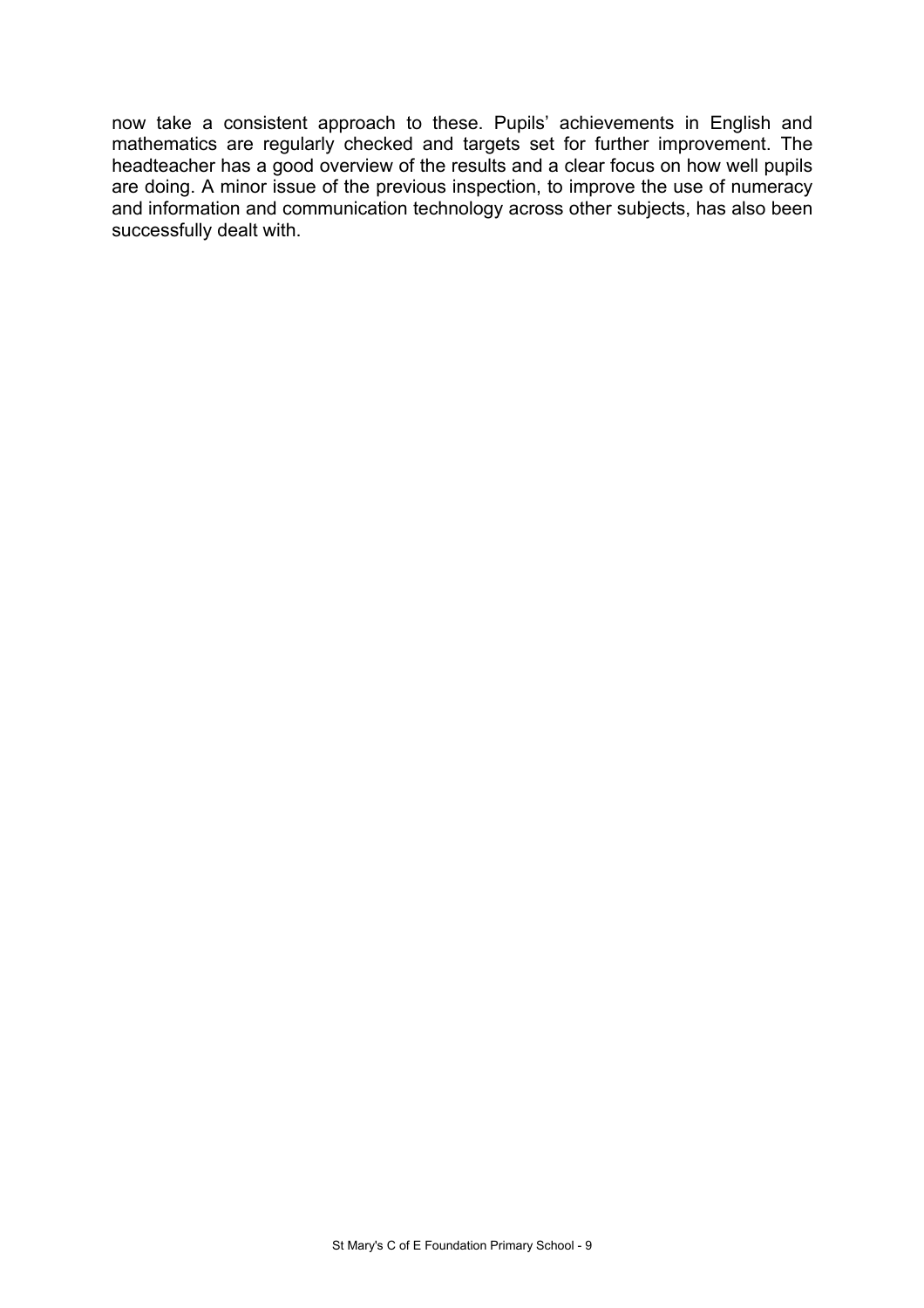# **STANDARDS ACHIEVED**

#### **Year 6 results**

| Results in National all schools                             |      | similar schools           |      |      |
|-------------------------------------------------------------|------|---------------------------|------|------|
| Curriculum tests at the<br>end of Year 6, compared<br>with: | 2002 | 2003                      | 2004 | 2004 |
| English                                                     |      | A                         |      |      |
| mathematics                                                 |      | $\boldsymbol{\mathsf{A}}$ |      |      |
| science                                                     | B    | В                         | U    |      |

*Key: A - well above average; B – above average; C – average; D – below average; E – well below average Similar schools are those whose pupils attained similarly at the end of Year 2.* 

Achievement is **satisfactory**. Children start in the reception class with average attainment overall and by the time they start Year 1, they have reached satisfactory standards in the areas of learning. However, a number of children demonstrate lower social and learning skills than might be expected for their age. By the end of Year 2, boys and girls reach average standards in speaking and listening, reading, writing and mathematics and achievement is satisfactory in these subjects. However, standards are below average in science because pupils do not learn enough about life and living processes in Year 2. Nonetheless, they achieve satisfactorily in the work they do. By the end of Year 6, standards are below average in English, average in science and above average in mathematics. Achievement in these three subjects is satisfactory overall. However, although achievement is satisfactory in English, improvements have not fully overcome the impact of underachievement on pupils who are now at the end of their primary school career. They have, however, developed a satisfactory range of writing and literacy skills, but have not had enough opportunities to use these at length. Pupils at the end of Year 6 reached aboveaverage standards at the end of Year 2 and have maintained this level. Standards in information and communication technology and religious education match those expected from pupils at the end of Year 2 and Year 6. Standards in history are above those expected by the end of Year 6 and pupils achieve well. The very few pupils from ethnic minority groups and those for whom English is an additional language achieve as well as their classmates. Pupils with special educational needs receive a good degree of carefully planned support and achieve well as a result.

The school successfully promotes good attitudes and values. Pupils' personal development, including their spiritual, social, moral and cultural development, is **good** overall. Pupils enjoy being at school and their positive attitudes and good behaviour have a positive impact on learning.

#### **QUALITY OF EDUCATION**

The quality of education is **satisfactory**. The **satisfactory** quality of teaching and learning includes a number of good features and results in satisfactory achievement. Teachers set sufficiently challenging work for all, including the higher-attaining pupils. The curriculum is satisfactory. However, there are too few opportunities for

The comparisons are available for the 2005 national tests at the end of Year 6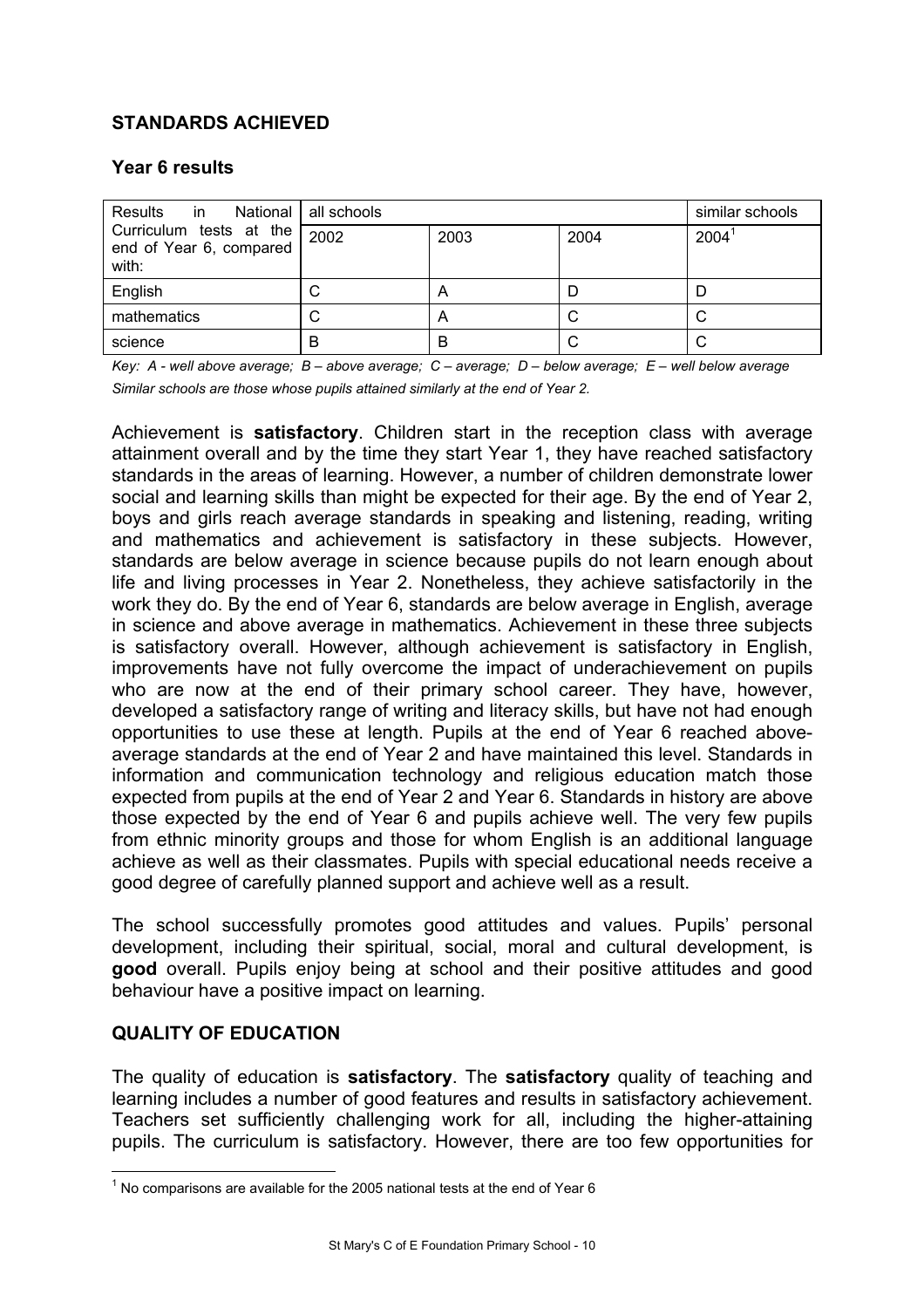older pupils to write at length and the current organisation of the science curriculum has meant that Year 2 pupils have not studied living things at a suitable level. Also, whilst marking in English offers useful advice and guidance for pupils about how to improve their work, this practice is inconsistently used in other subjects. A good range of enrichment activities, particularly in the different visits that pupils make to places of interest and the visitors to school, enhance provision in different subjects. Pupils, including those with special educational needs, receive good personal and academic guidance and support based on a clear understanding of their needs. This leads to positive attitudes and behaviour. A particular strength lies in the work done by the teaching assistant with pastoral responsibility in developing social skills. The school has good links with parents and very good links with other schools. These links have been a significant factor in the school's improvement.

## **LEADERSHIP AND MANAGEMENT**

Leadership and management are **good**. The headteacher has worked hard to overcome the weaknesses noted at the previous inspection. She is successfully translating her vision for the school's development into effective systems and strategies for further improvement. Governors now have a good understanding of the school's strengths and weaknesses and offer a good level of support and challenge. Subject leadership is satisfactory with some good elements and subject coordinators are sufficiently involved in monitoring and improving subject provision. Statutory requirements are met.

## **PARENTS' AND PUPILS' VIEWS OF THE SCHOOL**

Both parents and pupils are happy with the school. Parents expressed very few concerns at the parents' meeting held before the inspection. Through the preinspection questionnaire, a few expressed concerns about aspects of the quality of education and the level of information provided. However, inspection findings do not support these views. Pupils enjoy coming to school and their positive attitudes and behaviour support their learning.

#### **IMPROVEMENTS NEEDED**

The most important things the school should do to improve and raise achievement still further are:

- Ensure that all pupils have enough opportunities to practise writing skills in longer pieces of writing.
- Reorganise the science curriculum so that pupils in Years 1 and 2 encounter the skills and knowledge at a suitable level.
- Extend the good practice in marking to other subjects.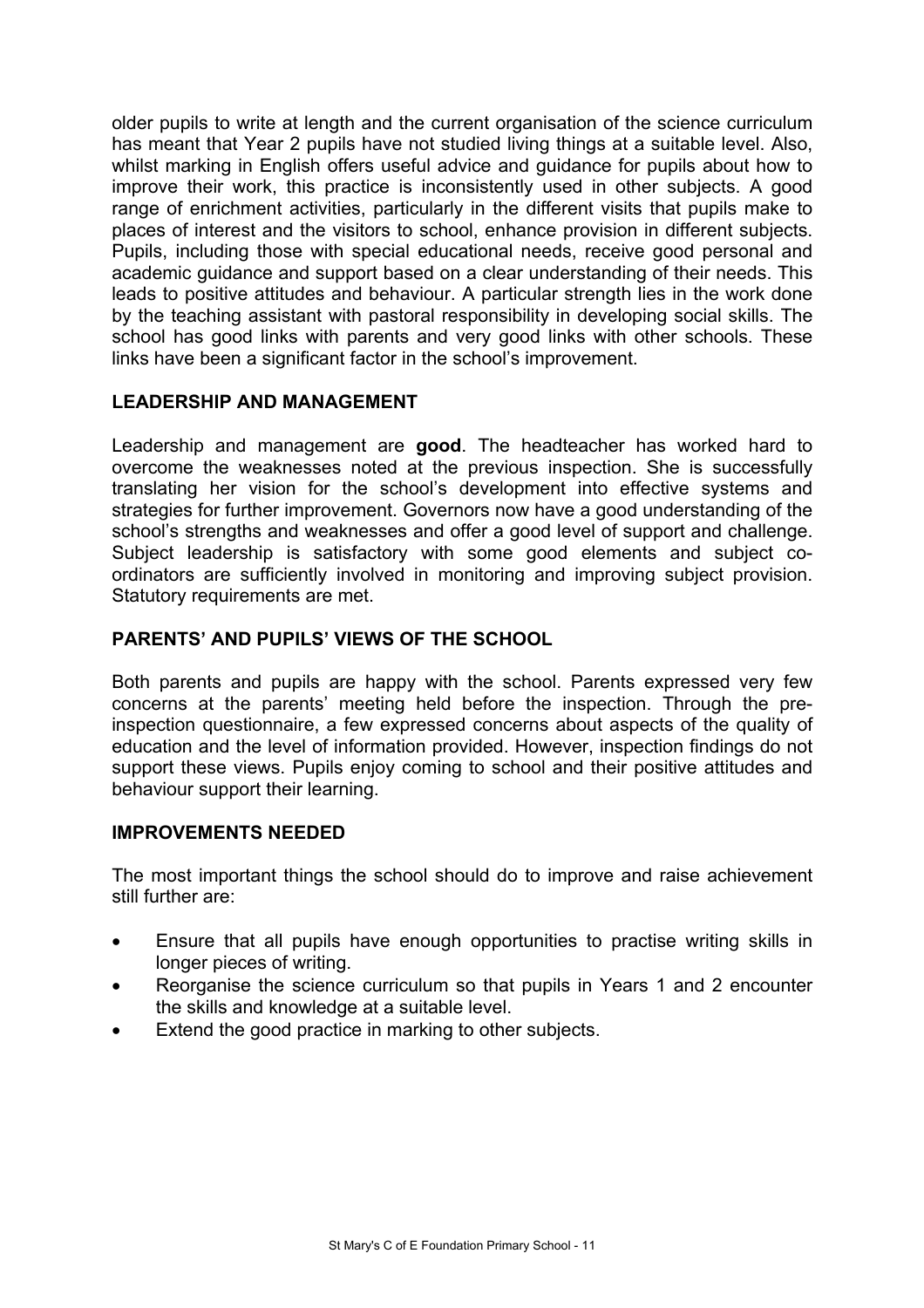# **PART B: COMMENTARY ON THE INSPECTION FINDINGS**

# **STANDARDS ACHIEVED BY PUPILS**

#### **Standards achieved in areas of learning, subjects**

Boys and girls of all ability levels achieve **satisfactorily**. By the end of Year 2, pupils reach average standards in reading, writing and mathematics. However, standards are below average in science. By the end of Year 6, standards are below average in English, average in science and above average in mathematics.

#### **Main strengths and weaknesses**

- Standards in writing show that the school is no longer underachieving.
- Pupils with special educational needs are supported well.
- Standards in mathematics and history are above average by the end of Year 6.
- The imbalance in the science curriculum for pupils in Years 1 and 2 makes it difficult for them to reach the expected standards.

#### **Commentary**

#### **Foundation Stage**

1. Children start the reception class with standards that match those expected from pupils of that age. They experience a satisfactory quality of learning and achieve satisfactorily. They reach satisfactory standards in the early learning goals<sup>2</sup> in the areas of learning.

#### **Key Stage 1**

#### **Standards in national tests at the end of Year 2 – average point scores in 2004<sup>3</sup>**

| Standards in: | School results | National results |
|---------------|----------------|------------------|
| reading       | 16.9 (16.2)    | 15.8(15.7)       |
| writing       | 15.6 (15.2)    | 14.6 (14.6)      |
| mathematics   | 16.6 (17.0)    | 16.2(16.3)       |

*There were 23 pupils in the year group. Figures in brackets are for the previous year* 

2. In 2004, the school was involved in national trials to gauge performance at the end of Year 2 through teacher assessment rather than through the national tests and tasks. The results of these $4$  show that pupils' performance in reading and writing was above average compared with all schools nationally.

**EXECTS 2**<br><sup>2</sup> Early learning goals - these are expectations for most children to reach by the end of the Foundation Stage. They refer mainly to achievements children make in connection with the areas of learning which are: personal, social and emotional development, communication, language and literacy, mathematical development, knowledge and understanding of the world, physical and creative development. There are many goals for each area of learning. For example, in language and literacy, children should be able to write their own name and other things such as labels and begin to write simple sentences<br>3 Ne comparisons are quailable for the national tests

No comparisons are available for the national tests at the end of Year 2 or Year 6

Comparative data for tests at the end of 2005 were not available at the time of the inspection.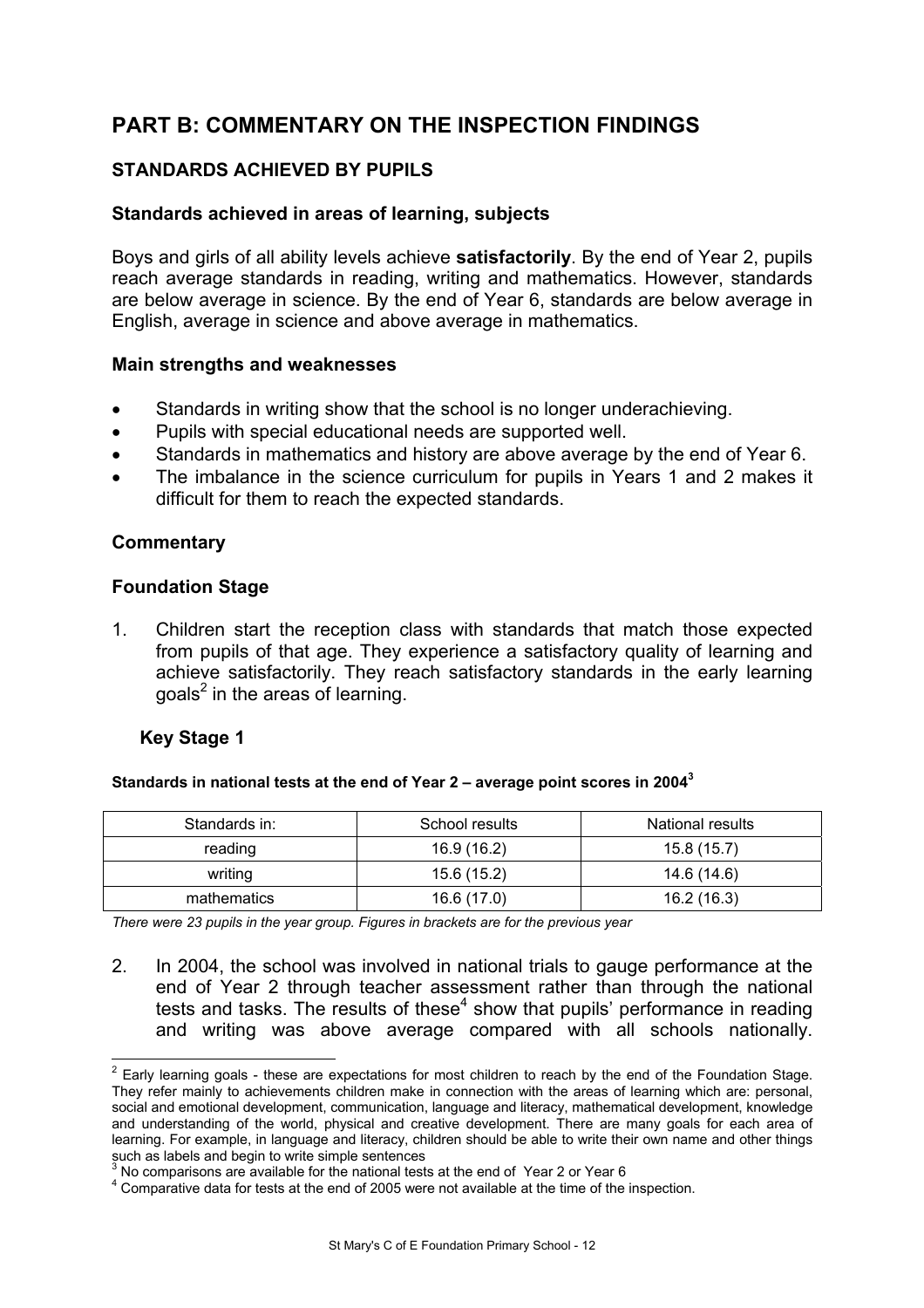Performance was average in mathematics. Teachers judged pupils' performance in science to be below average overall. The improvement over the last few years has been above the national trend. Compared with schools with similar free school meals figures, standards were well above average in reading, above average in writing and average in mathematics. The proportion of pupils reaching at least the expected level, Level 2, in science was well below the average for similar schools. In each of these subjects, the proportion reaching the higher level, Level 3, was well above the averages for all schools nationally and for similar schools. This indicates that pupils with higher ability are catered for well.

3. Inspection findings show that pupils achieve satisfactorily and agree with these results in mathematics and science. There are, however, fewer higher attaining pupils in English this year so standards in reading and writing are average. Nonetheless, this represents an improvement in writing since the previous inspection when standards were reported to be below average. Standards in science are below average because pupils have not had the opportunity to learn enough about the required curriculum at a suitable level. In science, pupils achieve satisfactorily in the work they do. Standards in information and communication technology match those expected from pupils of this age, as do standards in religious education.

## **Key Stage 2**

- 4. National Curriculum tests at the end of Year 6 in 2004 show that pupils' performance in English was below average compared to all schools nationally. In mathematics and science, performance was similar to the national figures. Compared to performance in schools with similar prior attainment, pupils' performance in English and science was below average, but performance in mathematics was average. The trend in performance from 2000 to 2004 was above the national trend.
- 5. Inspection findings show that achievement in English, mathematics and science is satisfactory. Pupils now at the end of Year 6 reach above average standards in mathematics as they did at the end of Year 2, indicating satisfactory progress. Standards in English are below average because there is a fairly high proportion of pupils with special educational needs and pupils do not have enough opportunities to write at length. However, there has been satisfactory improvement in writing. Pupils now use their writing skills in a wide enough range of subjects. Their grammatical, handwriting and spelling skills are at the level expected for pupils of this age. By the end of Year 6, pupils reach the standards expected in information and communication technology and in religious education.

| Standards in: | School results | National results |
|---------------|----------------|------------------|
| English       | 26.3 (28.5)    | 26.9 (26.8)      |
| mathematics   | 27.0 (28.4)    | 27.0 (26.8)      |

#### **Standards in national tests at the end of Year 6 – average point scores in 2004<sup>1</sup>**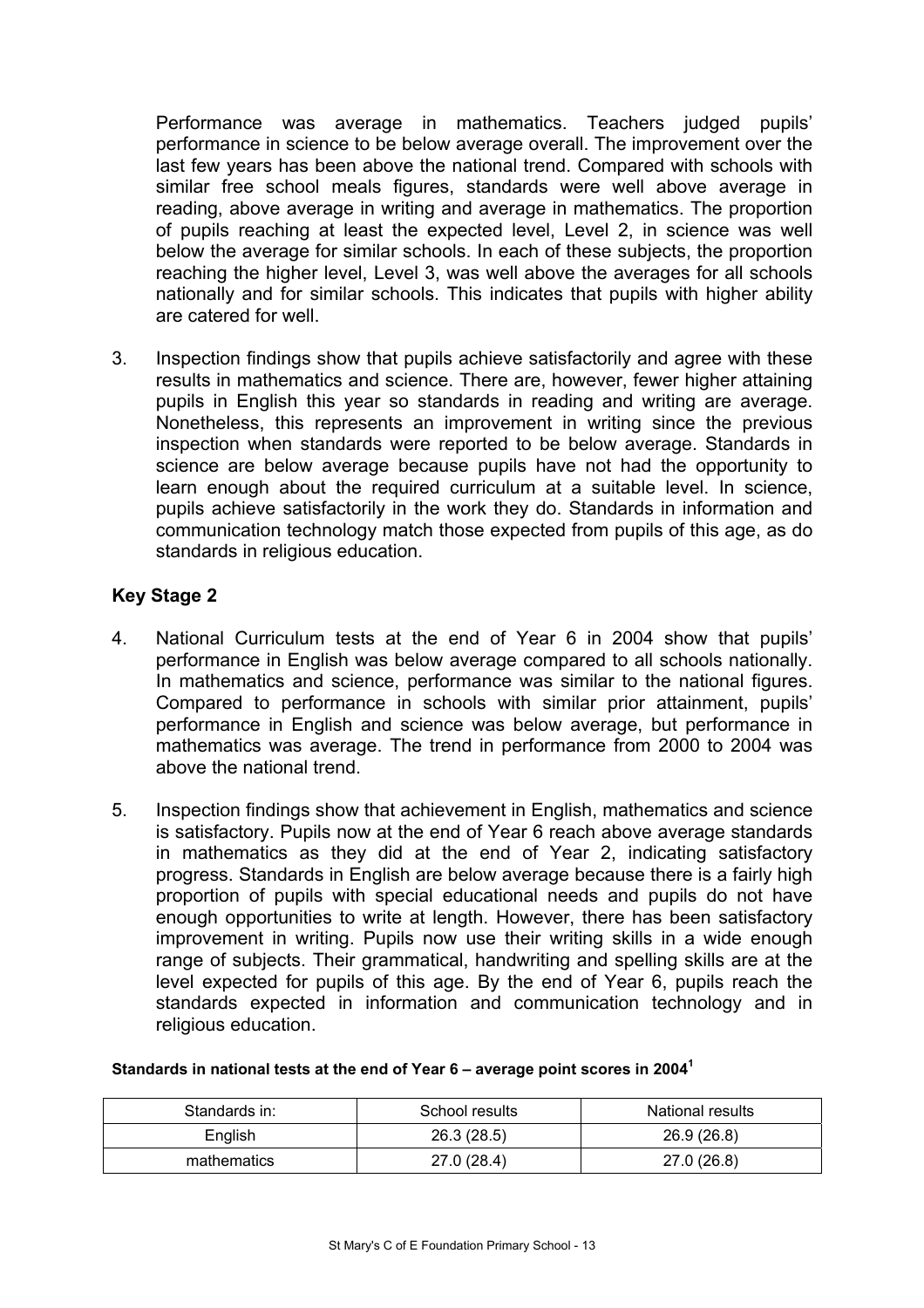| science -<br>. | ه د<br>$  -$<br>____ | $\sim$<br><br>$-$ |
|----------------|----------------------|-------------------|
|                |                      |                   |

*There were 25 pupils in the year group. Figures in brackets are for the previous year* 

- 6. Boys and girls achieve similarly. Although Year 6 girls appear to have performed better in English than Year 6 boys in the three years from 2002 to 2004, this masks years when boys have performed better and does not allow for the imbalance of numbers between boys and girls which can have a distorting effect on such data. The very few pupils from ethnic minority backgrounds, including any for whom English is an additional language, achieve as well as their classmates.
- 7. Pupils with special educational needs achieve well in relation to their prior attainment. They are identified early and are provided with good support in class from teachers and support assistants. Confirmation of their good progress is evident in the results of national tests in Years 2 and 6 and in the fact that several pupils move off the register during their school career.

#### **Pupils' attitudes, values and other personal qualities**

Pupils' attitudes and behaviour are **good** in infant and junior classes and satisfactory in the reception class. Provision for their personal development, including their spiritual, moral, social and cultural development, is also **good**. Pupils' attendance and punctuality are **satisfactory**.

#### **Main strengths and weaknesses**

- The strong emphasis on social and moral issues promotes good behaviour.
- The Christian ethos of the school fosters pupils' spiritual awareness well.
- Although pupils have a good understanding of their own culture, their understanding of other cultures is not as well developed.

- 8. The school sets great store by teaching pupils the difference between right and wrong and developing in them a sense of responsibility for others in the school and the wider community. Staff praise pupils when they behave well, and treat unacceptable behaviour firmly, both in class and in the playground. Pupils are encouraged to play their part in the daily life of the school, as lunchtime prefects, for example, or through the school council. Friendship week in September sets the tone successfully for the whole year. Because of this good focus on their social and moral development, pupils' attitudes and behaviour are good throughout the infant and junior classes, though some reception children are still in the process of learning the social skills they need. Older pupils are interested and involved in their lessons and the other activities the school offers them, and are keen to do their bit for other people within and outside of the school. They are particularly good at organising charity fundraising events on a regular basis.
- 9. The close relationship between the school and the church underpins the good efforts made to develop pupils' spirituality. Assemblies prompt pupils to think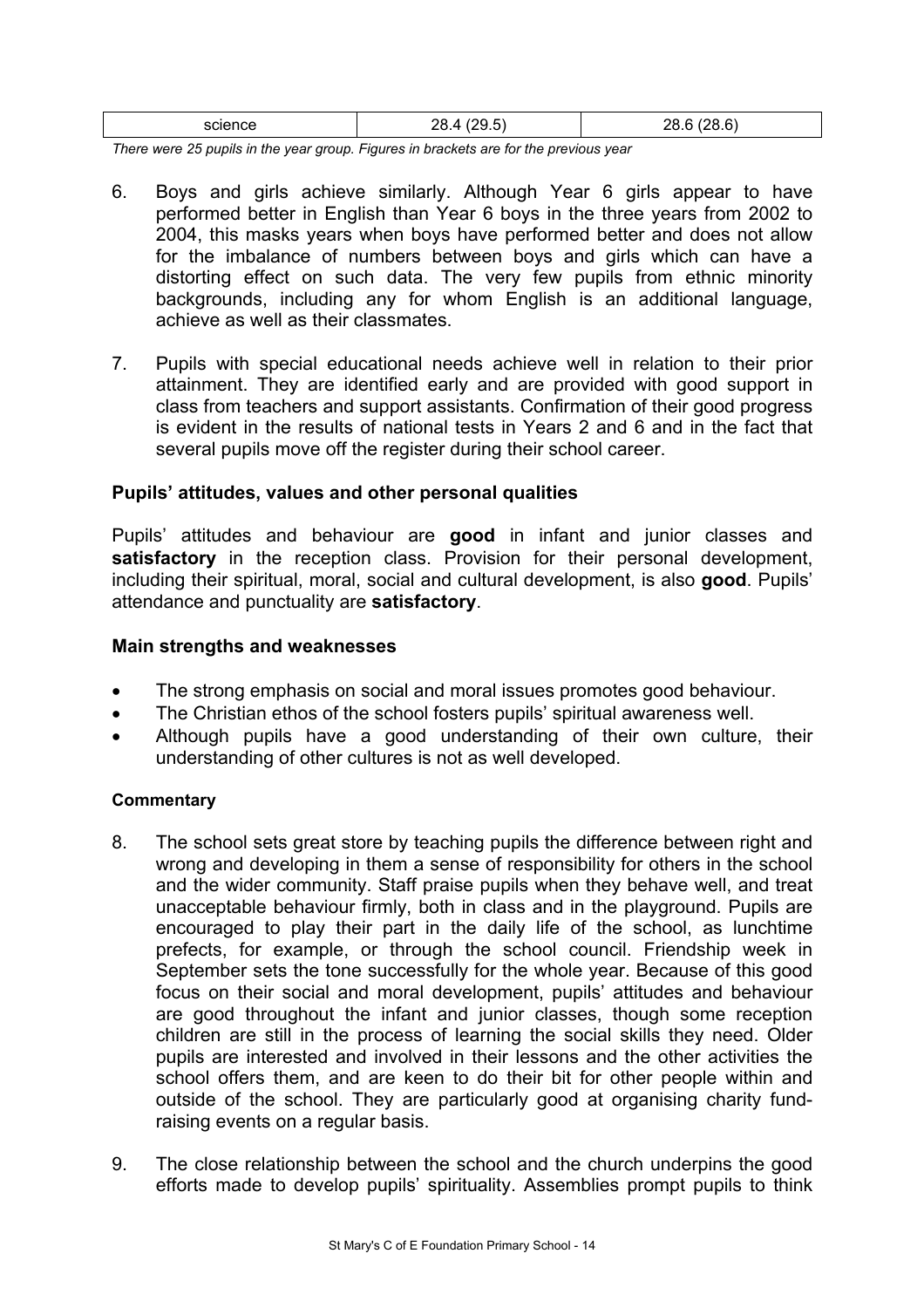about the wonders of creation in the world around them, and lessons give them plenty of opportunities to explore these further, such as observing mini-beasts or looking for the habitats of different creatures. Pupils also have the chance to consider and empathise with the feelings of others thanks, for example, to the carefully planned use of visitors. Recent talks from a World War Two evacuee and from a practising Moslem have helped pupils reflect on the uniqueness of the individual and of others' experiences.

- 10. The attitudes of pupils with special educational needs are good and they take a positive approach to learning. Teachers and learning assistants provide very good support for pupils with behavioural problems. As a result these pupils benefit greatly, respond well and are successfully included in learning.
- 11. The school has already recognised that aspects of its provision for multicultural education have not been adequate, and has set about making some good improvements to raise pupils' awareness in this area. The school has good means of introducing pupils to Western culture and heritage, for example, through visiting drama groups, trips to the theatre for all the family, and work in class such as that on life in Britain during the Second World War.

#### **Attendance**

12. Unauthorised absence has been above the national average because of an increased number of term-time holidays and because of the prolonged absences of a small number of pupils. The school is tackling this through the implementation of its new policy on attendance.

#### **Attendance in the latest complete reporting year (%)**

| Authorised absence |     | Unauthorised absence |     |
|--------------------|-----|----------------------|-----|
| School data:       | 4.8 | School data:         | 0.5 |
| National data:     |     | National data:       | 0.4 |

*The table gives the percentage of half days (sessions) missed through absence for the latest complete reporting year.* 

#### **Exclusions**

13. Last year's exclusions were caused by the poor behaviour of a few individuals. There have been no exclusions during the current school year.

| <b>Categories used in the Annual School</b><br><b>Census</b> |  | No of<br>pupils on<br>roll | <b>Number of</b><br>fixed<br>period<br>exclusions | Numbe<br>perma<br>exclus |  |
|--------------------------------------------------------------|--|----------------------------|---------------------------------------------------|--------------------------|--|
| White - British                                              |  | 138                        |                                                   |                          |  |
| Asian or Asian British - Indian                              |  |                            |                                                   |                          |  |
| No ethnic group recorded                                     |  |                            |                                                   |                          |  |

#### **Ethnic background of pupils Exclusions in the last school year**

| No of<br>pupils on<br>roll | Number of<br>fixed<br>period<br>exclusions | Number of<br>permanent<br>exclusions |
|----------------------------|--------------------------------------------|--------------------------------------|
| 138                        |                                            |                                      |
|                            |                                            |                                      |
|                            |                                            |                                      |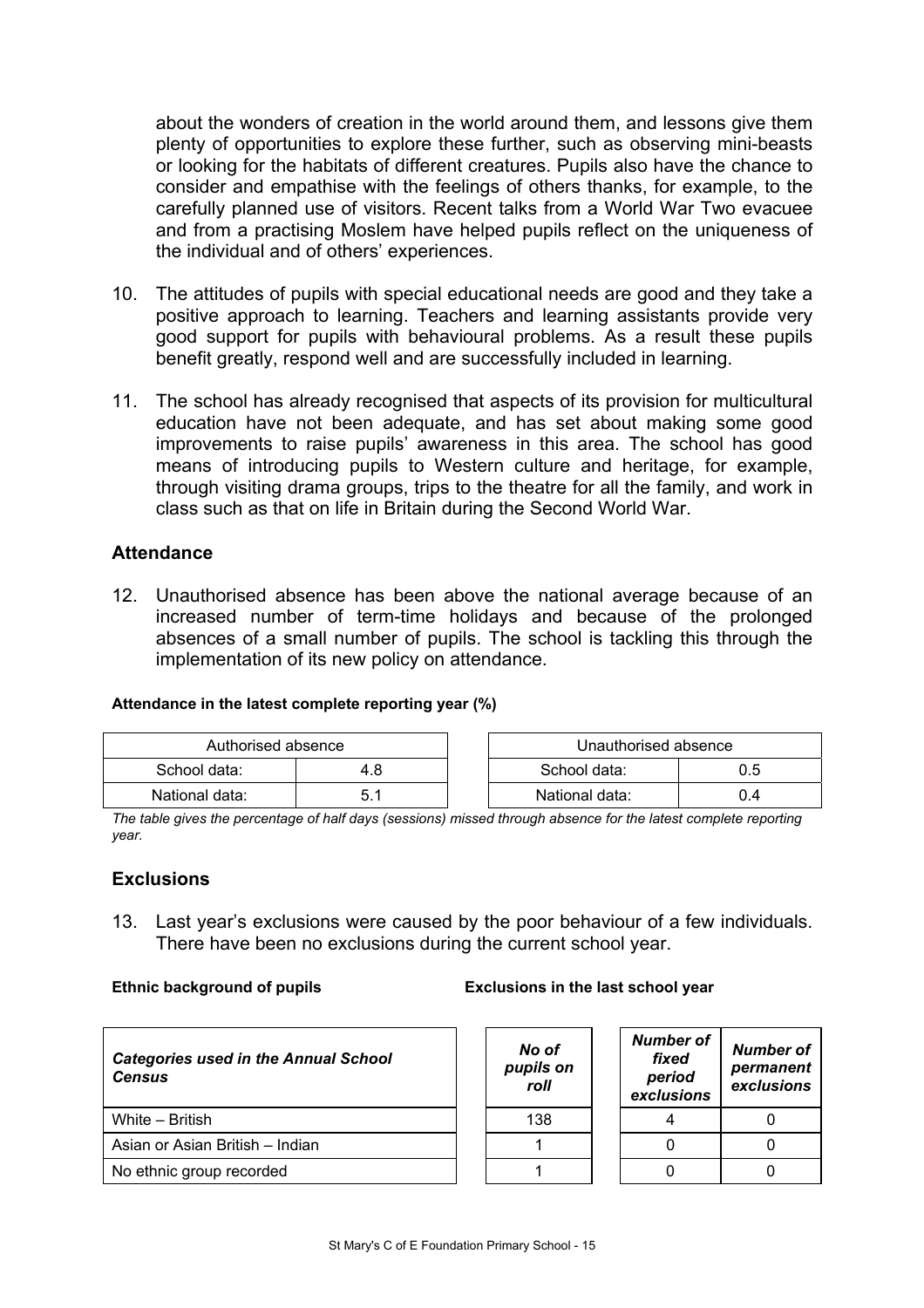*The table gives the number of exclusions, which may be different from the number of pupils excluded.* 

## **QUALITY OF EDUCATION PROVIDED BY THE SCHOOL**

The school provides a **satisfactory** quality of education. The **satisfactory** quality of teaching leads to **satisfactory** learning. The curriculum is **satisfactory**. The school cares for, guides and supports pupils **well**. Links with parents and the community are **good**. Links with other schools are **very good**.

#### **Teaching and learning**

Teaching and learning are **satisfactory** throughout the school. Assessment procedures and their use to plan lessons are also **satisfactory**.

#### **Main strengths and weaknesses**

- The school has successfully increased the proportion of good and better teaching.
- Teachers use information and communication technology well in lessons.
- Support and teaching for pupils with special educational needs help them to achieve well.
- Good assessment procedures in English are beginning to be used in other subjects.
- Some parts of lessons are overlong.
- Marking does not always offer enough advice to pupils about how well they are doing or what they need to do to improve.

#### **Commentary**

14. The quality of teaching is satisfactory and leads to a satisfactory quality of learning. The table below provides a summary of the teaching seen during the inspection. This shows that teaching and learning were better than satisfactory in a substantial number of lessons. A number of these lessons were aimed at small groups or taught by teachers other than those at the school. The scrutiny of pupils' work also has an impact on overall teaching judgements and evidence from this confirms an overall satisfactory pattern.

#### **Summary of teaching observed during the inspection in 32 lessons**

| Excellent | Verv good | Good     | Satisfactory | Unsatisfactory | Poor | Very Poor |
|-----------|-----------|----------|--------------|----------------|------|-----------|
|           | 4 (12.5%) | 16 (50%) | 12 (37.5%)   |                |      |           |

*The table gives the number of lessons observed in each of the seven categories used to make judgements about lessons; figures in brackets show percentages where 30 or more lessons are seen.* 

15. There has been a good improvement since the previous inspection. More teaching is good and some is very good. The quality of teaching is more even across the different classes. The improvements in teaching stem from improvements in leadership and management which have helped to improve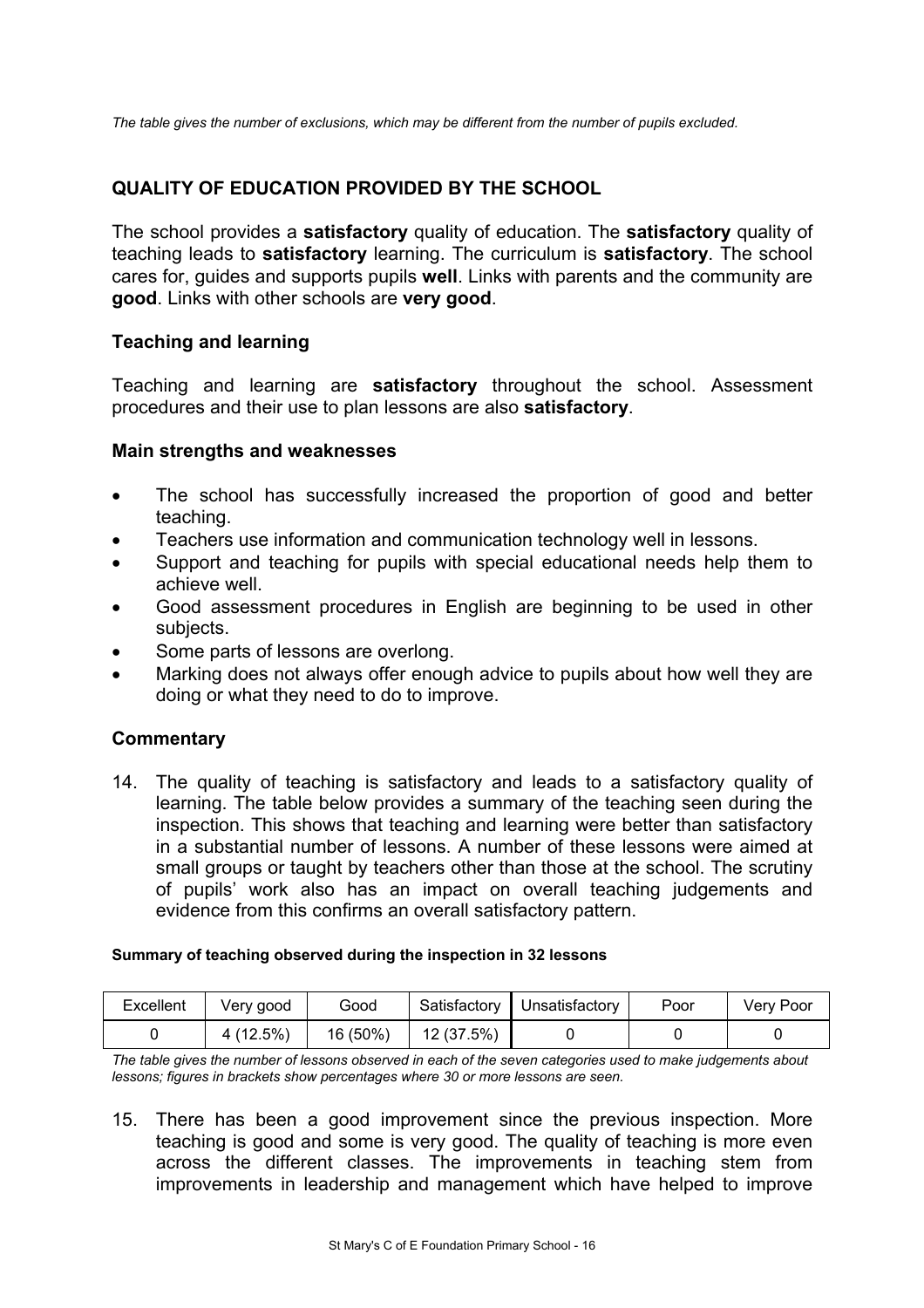teachers' practice. During the inspection, the teaching seen was good in half of the lessons, and satisfactory in just over a third. The quality of teaching in just over one in ten lessons was very good. No unsatisfactory teaching was observed, a definite improvement since the previous inspection when there was too much unsatisfactory teaching and not enough that was good or better. Because of improved assessment procedures, teachers now have a better understanding about the quality of work that all pupils are capable of. This helps to ensure that teachers plan sufficiently challenging tasks for all, including higher ability pupils. Teachers' planning is effective and based on what pupils need to learn, rather than on the activities that pupils will do in the lesson. Teachers ensure that pupils engage in useful tasks that take learning forward rather than completing over-simple worksheets that offer little challenge. For example, higher-attaining Year 3 pupils effectively increased their understanding of number patterns and multiplication through investigated rules for recognising multiples of four. Marking is kept up-to-date and is particularly useful when it offers comments that challenge as well as support, as it does in English and increasingly in mathematics. Sometimes, however, pupils do not respond to questions written by the marker, so opportunities for further learning are missed. Also, the useful comments are not consistently found in all subjects. Homework is consistently set and makes a positive contribution to pupils' learning. Homework tasks are usefully outlined in each pupil's home/school liaison book, so both pupils and parents know what is expected.

- 16. A key feature in the good teaching is the teachers' use of information and communication technology. The junior classes are usefully equipped with interactive whiteboards. Teachers use these to good effect. For example, the technology was used to display the construction of an Andersen shelter during a design and technology lesson in which Year 5 and 6 pupils were constructing shelters for specific purposes. Teachers make good use of a range of resources, including visits and visitors, to interest pupils. A visitor who had been an evacuee during the Second World War brought this topic to life for Year 5 and 6 pupils. Occasionally, pupils lose interest when introductions to lessons are too long. This can mean that pupils' learning is hindered at these times.
- 17. Pupils with special educational needs receive good support from teachers and teaching assistants. Their work is well matched to their needs and they achieve well in relation to their prior attainment.
- 18. Assessment procedures have improved and are satisfactory overall. These are now consistent across the school and help in planning the next steps in learning. Those in English are good and used effectively to check pupils' progress and to plan work. This good practice is currently being extended to mathematics. Information from these procedures feeds into a system that provides a useful overview of individual pupils' progress in English and mathematics. Assessment procedures in other subjects are satisfactory, except in religious education. In this subject, although teachers record what pupils have done, these records do not give an accurate enough measure of individual pupils' progress. Firm plans are in hand to improve the procedures further in science and information and communication technology using a commercial scheme.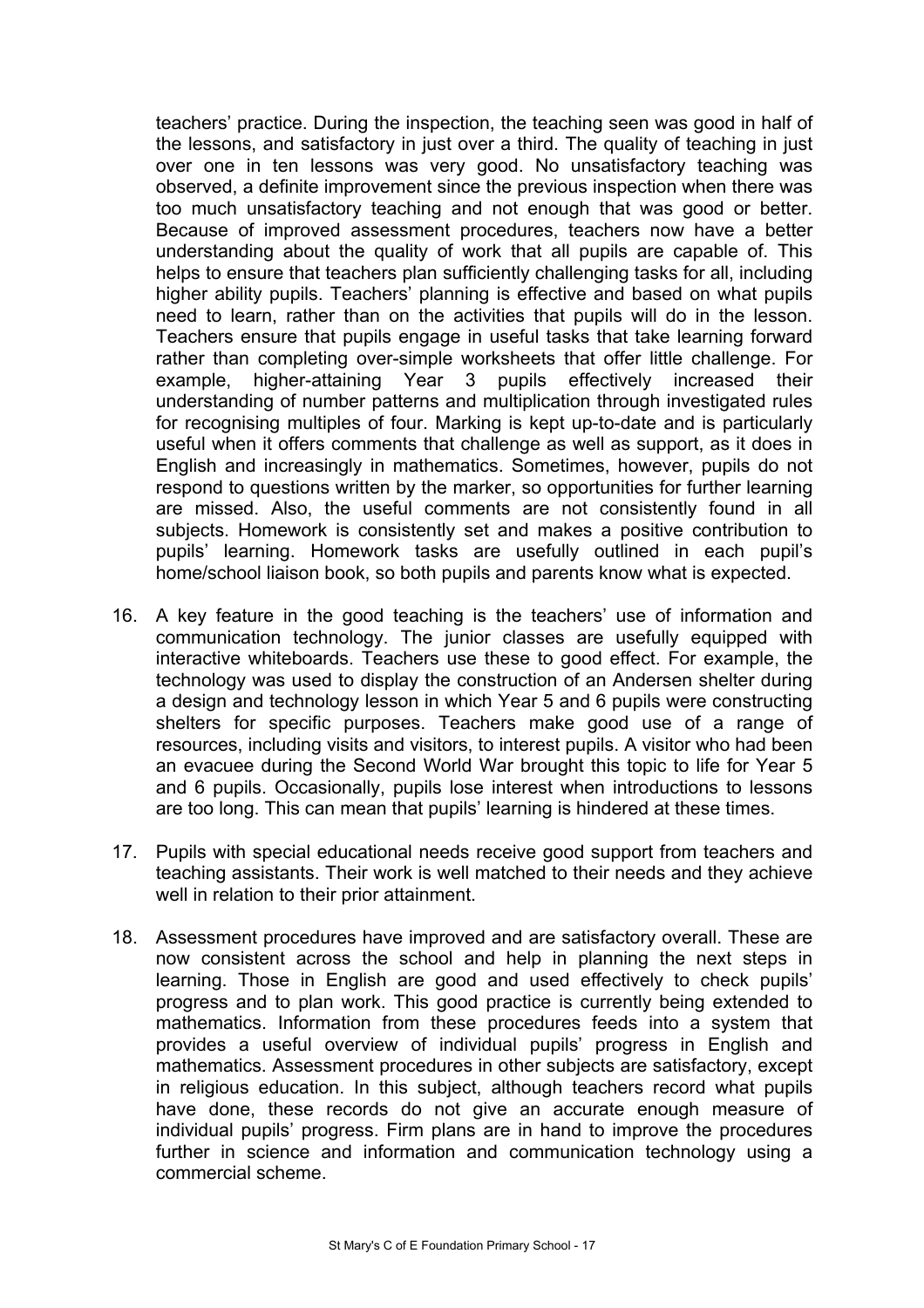## **The curriculum**

The school provides a **satisfactory** curriculum. It is enriched by a **good** range of additional activities. Accommodation and resources are **satisfactory**.

#### **Main strengths and weaknesses**

- There is good provision for pupils' personal, social and health education and their preparation for secondary school.
- There is good provision for pupils with special educational needs, who are fully included in all aspects of school life.
- The good range of visits and visitors stimulates pupils' learning.
- There is not enough time allocated to developing pupils' writing skills in Year 6.
- There is an imbalance in the coverage of the science curriculum in Years 1 and 2.

- 19. Activities for children in the Foundation Stage are satisfactorily planned to cover all six areas of learning. Children undertake a balanced range of practical learning activities which matches their age and attainment. Pupils in Years 1 to 6 follow all the subjects required by the National Curriculum and the locally agreed syllabus for religious education, with a strong emphasis on literacy and numeracy. Current time allocation for literacy in Year 6 does not give pupils enough opportunities to practise writing at a great enough length. For pupils in Year 2 this year, there is not enough emphasis on life and living things in science which limits their learning in this important area. There are increasingly good links between pupils' learning in subjects such as mathematics and geography, design and technology and history.
- 20. The quality of curriculum is satisfactory, as it was at the last inspection. Improvements have been made in the use of literacy, numeracy, and information and communication technology skills across other subjects and in the challenges offered to more able pupils. Teachers are making satisfactory progress in developing the teaching programme to meet the needs of the mixed age classes. The planning of learning is largely successful in English, mathematics, science, information and communication technology and religious education.
- 21. A satisfactory number of extra-curricular activities and a good range of visits and visitors enhance pupils' learning and make a valuable contribution to their personal, social and cultural development. Levels of participation and enjoyment are good in sporting, musical and drama activities. Pupils have also been actively involved in art projects for the local playgroup and in exhibitions with other schools. There is an extensive programme of visits to places of interest, which provides a valuable extension to pupils' learning in subjects such as geography, history and art and design. The annual residential trip for Years 5 and 6 also provides pupils with a good start to the academic year and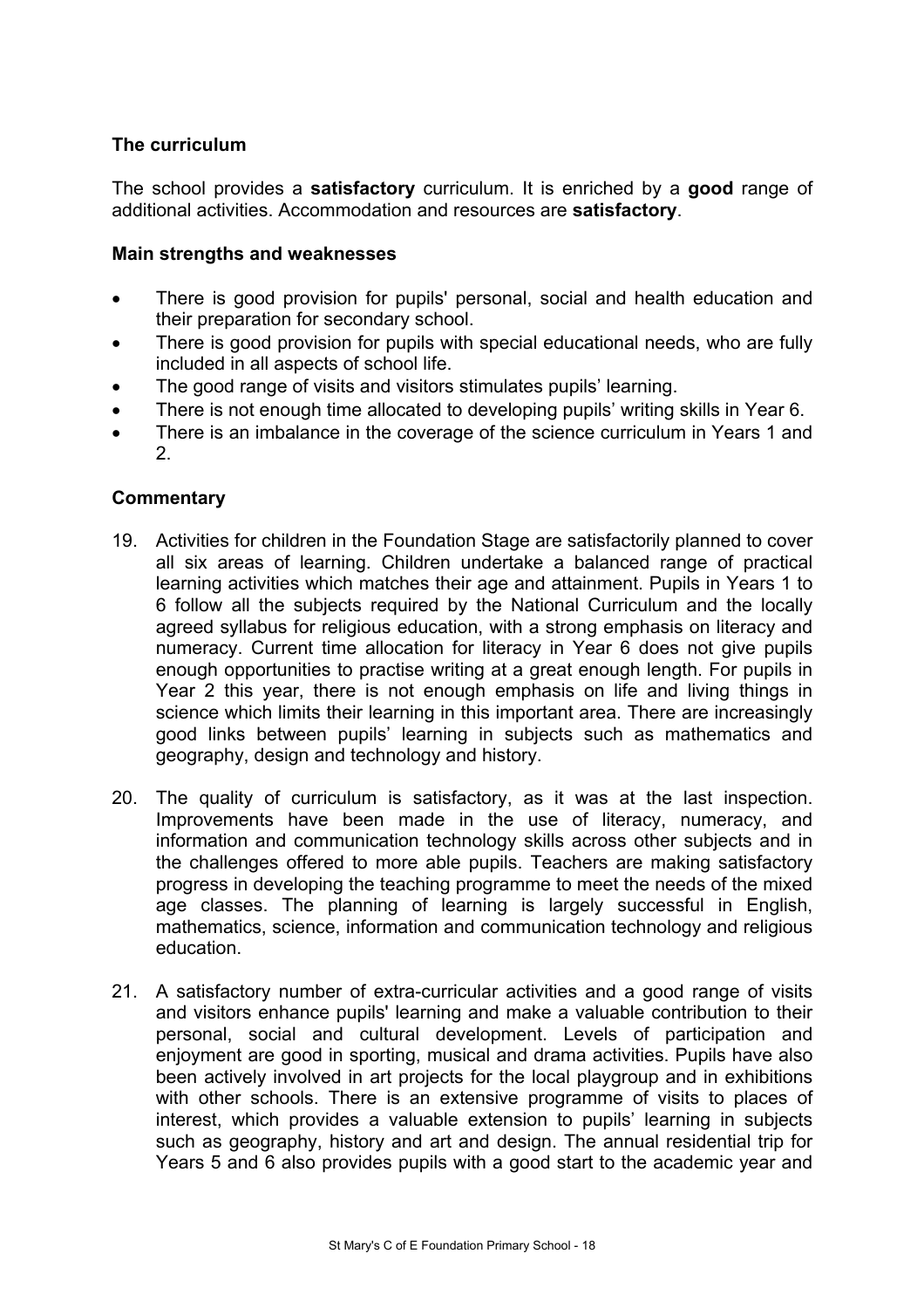they develop important personal skills. The daily Breakfast Club provides valuable support for pupils on a practical and social level.

- 22. There is a good programme of personal, social and health education, including attention to sex education and substance misuse. There are weekly sessions in each class which are planned from a scheme of work that indicates how pupils can gain skills progressively. The school places considerable emphasis on preparing Year 5 and 6 pupils for secondary education and has prepared a good programme for this in conjunction with the local secondary school. The school council meets regularly with representatives from each class and makes a good contribution to pupils' understanding of citizenship. Pupils are given responsibilities in class and in the school to help them make a practical contribution to supporting the community. Discussion groups for pupils who need support from their classmates are sensitively managed and led and have a very positive impact on pupils' personal development. The school obtained a Healthy Schools award in 2002 and its own catering staff provide healthy midday meals. These are much appreciated by pupils and staff.
- 23. All pupils are fully included in all activities. Those with special educational needs are well integrated into classes and valued by both staff and other pupils. Their individual education plans are good and include clear and attainable targets that are reviewed regularly. The plans are well used by teaching assistants, under the guidance of the co-ordinator for pupils with special educational needs and class teachers, to provide effective support for pupils both in class and in withdrawal groups. Support for pupils with behavioural difficulties is well managed and effective.
- 24. Teachers have a satisfactory range of subject expertise and experience. The number and experience of learning support staff are good and they play an important part in promoting pupils' learning. Resources are satisfactory but several books in the school library are out of date, especially in geography. The school's accommodation is satisfactory. The outdoor area for the Foundation Stage is not yet completely finished. Nonetheless, it provides a useful area for outside activities.

#### **Care, guidance and support**

The attention given to pupils' care, welfare, health and safety is **satisfactory**. Support, advice and guidance for pupils, based on monitoring, are **good**. Involvement of pupils in the school is also **good**.

#### **Main strengths and weaknesses**

- Good pastoral guidance supports pupils well in their daily life
- Pupils have good opportunities to have their say in the running of the school **Commentary**
- 25. Good relationships between adults and children throughout the school mean that staff are sympathetic to pupils' needs and do their best to meet them. The role of the pastoral teaching assistant in particular is a new initiative which is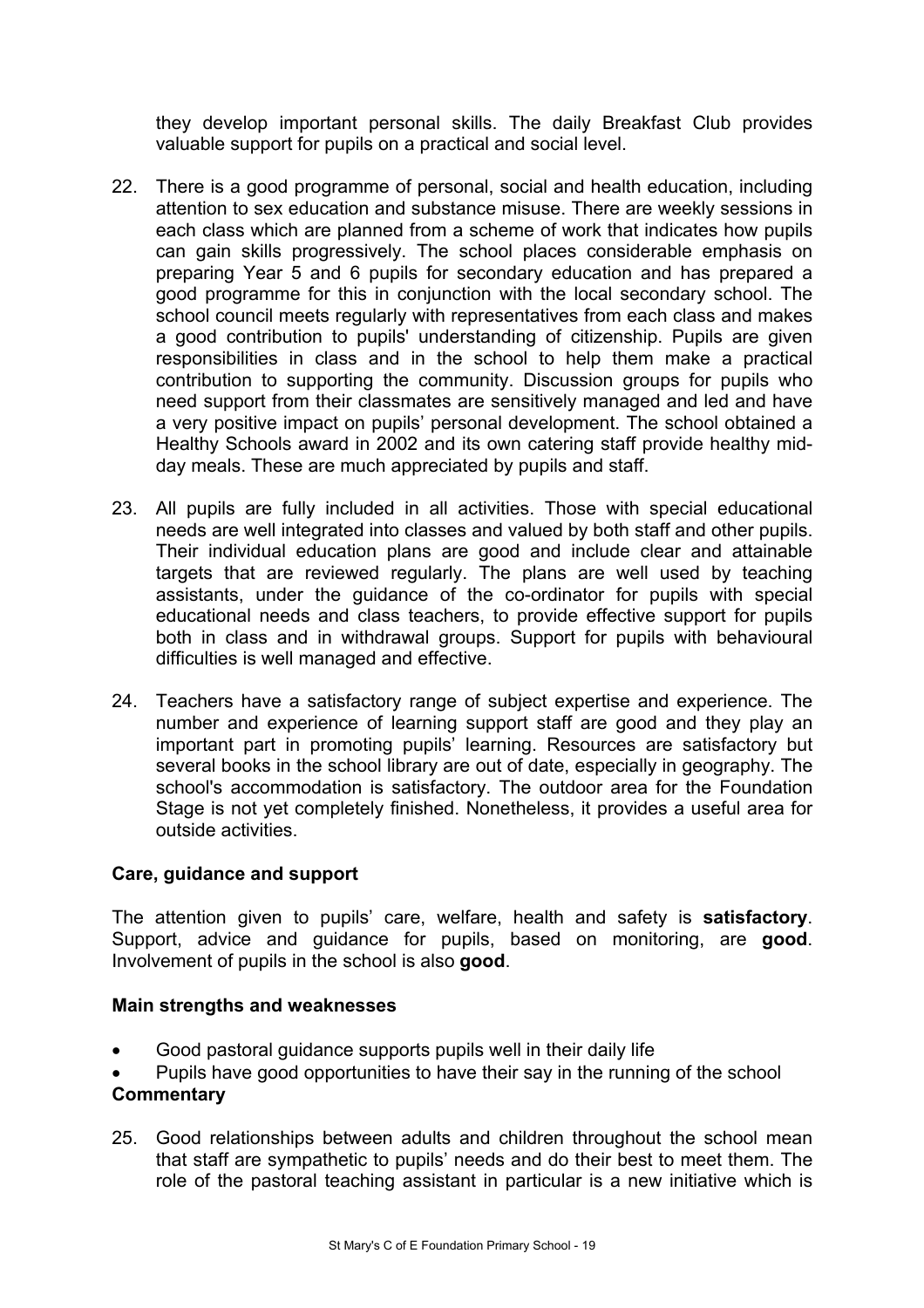proving very successful. Her social skills groups are working very well and plans to develop family tutor groups are an exciting new development. Staff liaise very closely with parents at the end of each afternoon, so that any concerns which arise from day to day can be dealt with quickly and easily. Systems for caring for pupils, such as administering first aid or the induction of new children, are well organised, and proper procedures are in place for child protection. Good provision for personal, social and health education underlines the importance attached to pupils' well-being, and the school leads the way on healthy eating with its well-balanced, home-produced lunches. However, some of the school's daily routines need to be better planned, and a number of health and safety matters have been reported to the governors.

- 26. Pupils with special educational needs receive good support from teachers and learning support assistants. Staff are well trained and are fully aware of the needs of pupils through the individual education plans which, in some instances, they have helped to write. All staff, including midday supervisors, are committed to ensuring these pupils are fully included in activities. In most instances, staff allocated to help particular pupils use opportunities well to help other lower attaining pupils.
- 27. The breakfast club, known by the pupils as the 'Crunchy Munch Club', offers those who attend a good start to the day as well as enhancing their social development.
- 28. The well-established school council gives pupils a formal voice and enables them to make a difference to what happens in their school. The council is efficiently structured to allow all children in the school to put their views forward and have them heard by senior management. Current priorities include improving facilities and equipment in the playground, which the school recognises as an area in need of attention. Beyond this, the council also gives all the pupils the chance to contribute to the wider community through its regular fund-raising events for local, national and international charities.

#### **Partnership with parents, other schools and the community**

The school has **good** partnerships with parents and the community. Links with other schools are **very good**.

#### **Main strengths and weaknesses**

- Links with other schools have helped improvements since the previous inspection.
- The school has a good range of systems for keeping parents informed.
- Links with the community help to enhance pupils' quality of learning.

#### **Commentary**

29. As at the time of the previous inspection, the school has a good partnership with parents. The overwhelming majority of parents who attended a meeting held before the inspection, or who responded to a questionnaire canvassing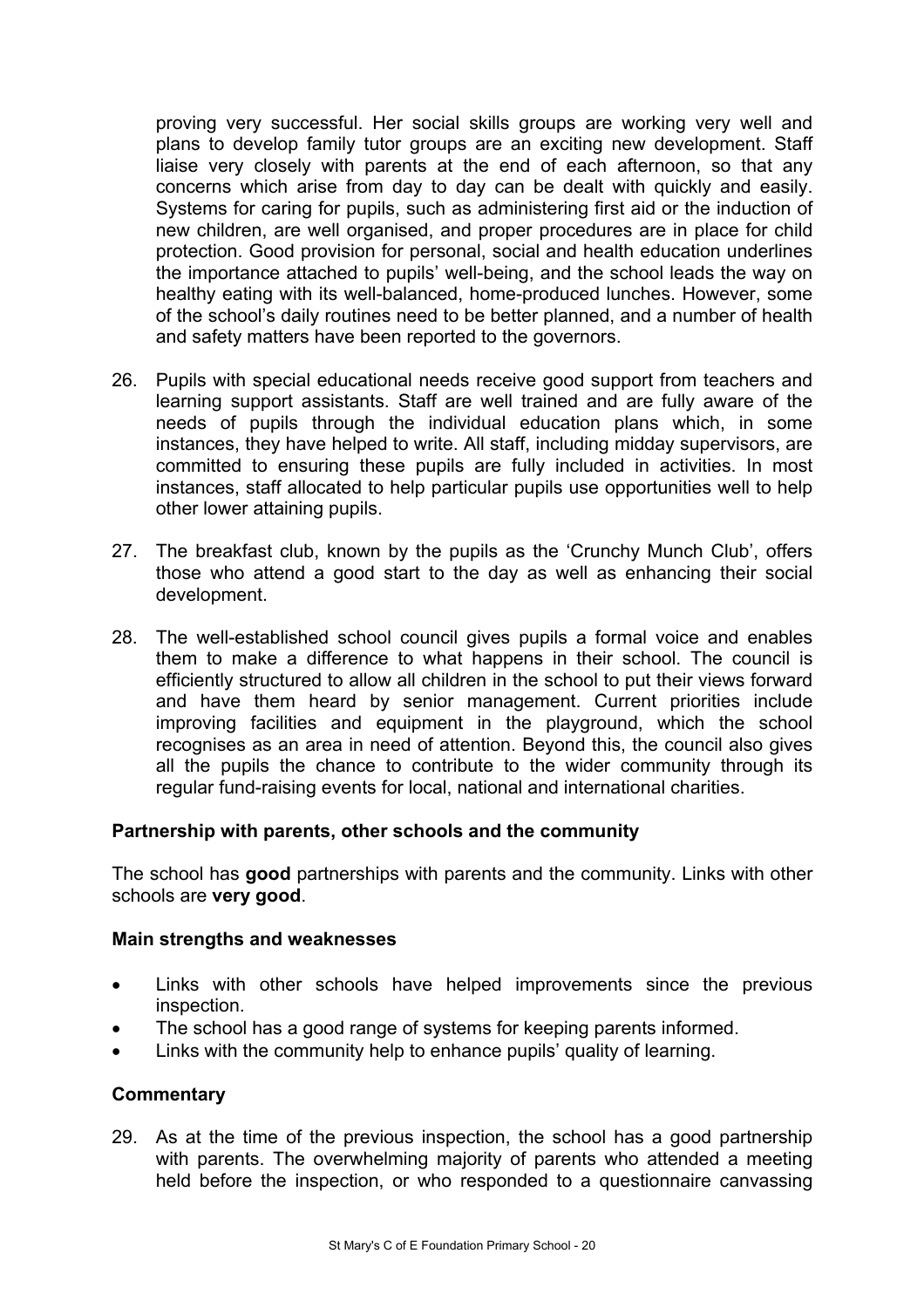their views, have a good deal of confidence in the school. The school provides a good level of information in the form of newsletters, annual written reports and parents' meetings. Parents consider the detail provided in the home/school liaison book about homework, the curriculum and other aspects of the school's life and work to be very helpful. A thriving Parents', Teachers' and Friends' Association raises valuable funds. The school also benefits from the philanthropic activities of employers of some parents.

- 30. The school has a good range of systems for listening to and acting on parents' views. Parents welcome the opportunity to take part in the Parents' Focus Group, finding out about and discussing parents' views such as the school's approach to homework. All parents are welcome to attend. The school has also sought parents' views on matters such as the review of health and relationships education through questionnaires and discussion. The school's approach to teaching mathematics and how parents could help was presented in a wellreceived evening meeting.
- 31. There is good partnership with parents whose children have special educational needs. Parents consider that the school meets their children's needs well and support the work of the school where they can. Their views and those of the children are sought and recorded on pupils' individual education plans. The school makes good use of outside agencies to advise parents, pupils and staff on the best way of promoting pupils' achievements.
- 32. The school makes good use of the community and local businesses to enhance pupils' education. During a recent 'Maths Week', for example, pupils visited the fire service at the nearby airport. A recent 'Science Day' was run in partnership with a regional water company during which all pupils took part in investigations based around the theme of water. There are good links with the local church and pupils attend services. During 'Education Sunday', pupils share their work and ideas with the congregation and this finishes with a visit to school.
- 33. The school has very good links with other schools in the area, in particular through the work of the federation of local primary and secondary schools. These links have contributed very well to the school's improvement since the previous inspection through curriculum and staff development. For example, Year 6 teachers shared planning and preparation sessions leading to a visit to the local secondary school to study ecological issues. Together, teachers from different schools have looked at how they might best develop pupils' thinking skills and others have been involved in preparing teaching resources using information and communication technology, for example in history. The above mentioned mathematics curriculum evening was a joint venture between this school and another.
- 34. There are also good links with local playgroups, including one on the school's site, and the school works hard to ensure children's smooth transition through sharing information and activities. There are also good links with the schools to which pupils transfer after Year 6. These extend to Year 5 pupils who have 'taster' days at the local secondary school.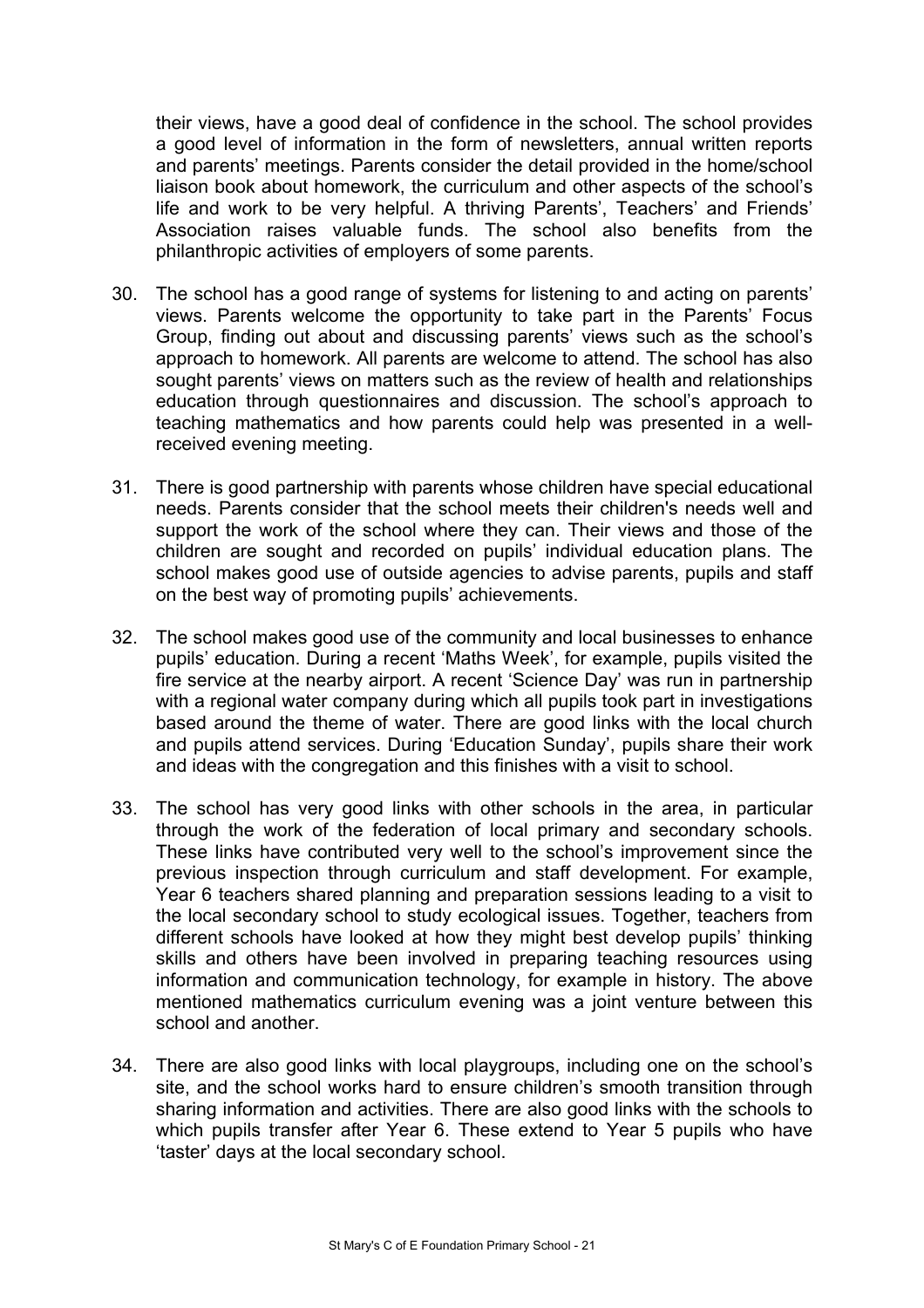## **LEADERSHIP AND MANAGEMENT**

Leadership and management of the school are **good**. The headteacher provides **good** leadership and is **well** supported by key senior staff. The governance of the school is **good**.

#### **Main strengths and weaknesses**

- The headteacher has a clear vision and provides good direction for the work of the school.
- Good leadership and management have led to a good degree of improvement.
- Although staff are clear about what they need to do, not all co-ordinators of subjects have fully developed their role.
- The governors are highly committed to the school and effectively involved in its work.
- The support from the federation of schools and from the local education authority gives very good support to teachers' professional development.
- The provision and management of special educational needs is good.

- 35. The headteacher took up post in 2003 after the previous inspection when leadership and management were judged to be unsatisfactory. Since that time, she has provided clear-sighted leadership that is successfully beginning to raise standards through a whole-school focus on learning. This has led to improved teaching and achievement. However, although achievement has improved, a few pupils at the end of Year 6 have not fully caught up and achievement, overall, is satisfactory. The school's self-evaluation is accurate and focused clearly on the evidence of pupils' learning. A productive climate for learning based on Christian principles has been established, and significant efforts are successfully made to ensure that pupils of all abilities are fully included in the school's educational provision.
- 36. The management structure has been reorganised and clear lines of responsibility have been established throughout the school. Senior staff have benefited from taking part in a national leadership programme. This has given them the confidence to tackle and overcome barriers to improvement. The leadership and co-ordination of English, mathematics, special educational needs and information and communication technology are good and contribute well to raising standards and achievement. These co-ordinators lead by example in their teaching and have a clear overview of standards and provision in their subjects. Recently the science subject leader has benefited from the leadership scheme and the co-ordination of science is improving as a result. As this is a small school, staff have responsibilities for more than one subject and are keen to support the headteacher and keep up a good rate of improvement. This process is developing and there has been a necessary focus on core subjects and the development of leadership and management skills. This has meant that the co-ordination of some subjects has not yet been fully tackled.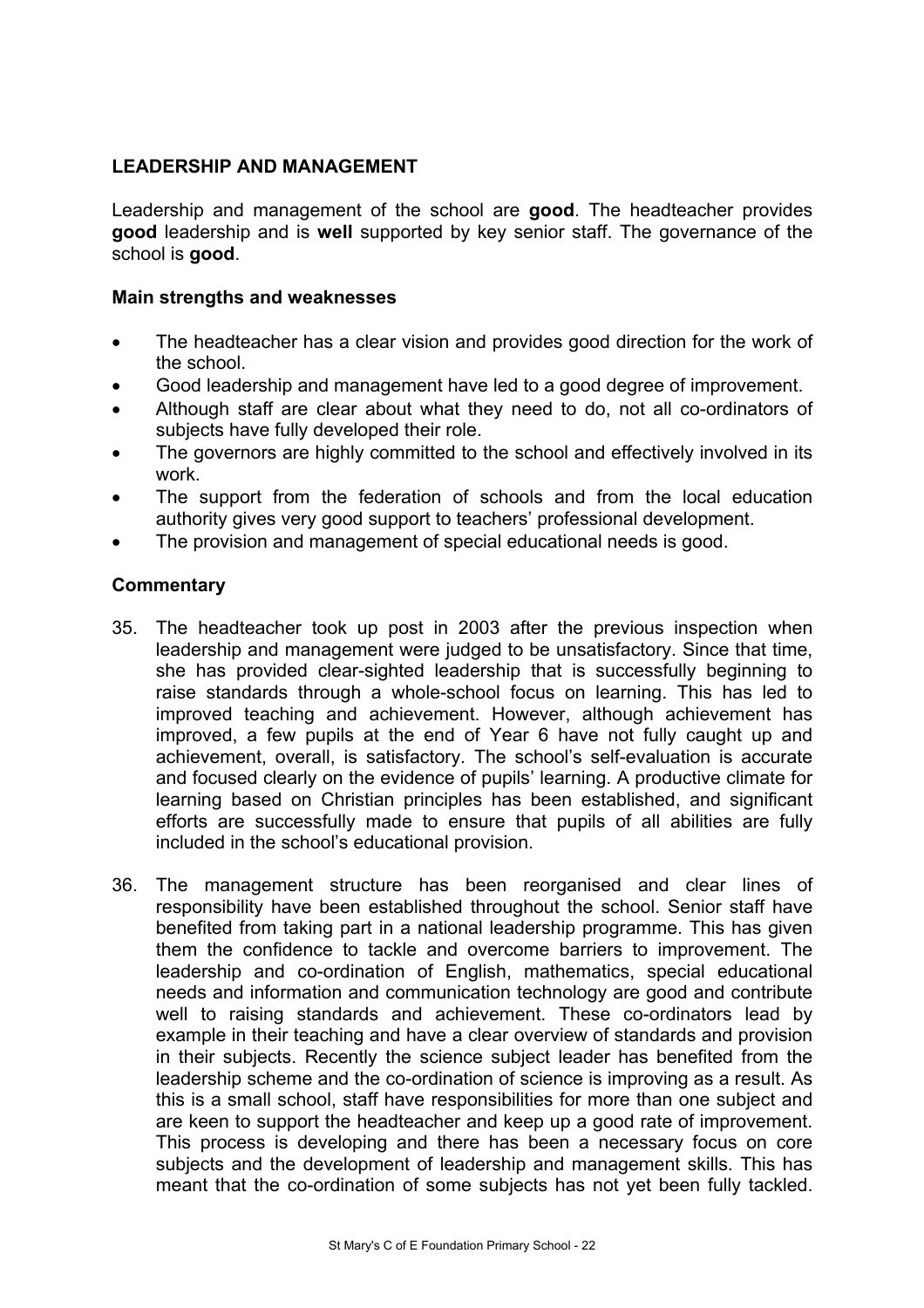Although staff share information on an informal basis in subjects such as design and technology and physical education, there is a lack of formal monitoring of provision in these subjects. Nonetheless, provision in these subjects is at least satisfactory.

- 37. The governing body has a wide range of experience that benefits the school considerably. It makes particularly good use of governor expertise in areas such as special educational needs and finance. Governors are keen to be fully involved in school life and are well-informed about the school's strengths and weaknesses. They are involved in strategic planning, providing good support and constructive challenge. Governors visit the school regularly to monitor progress and then feedback to each other and the school the results of this monitoring. Written reports of these visits, lesson observations and conversations with pupils show that governors are more knowledgeable about the curriculum, teaching and learning than at the time of the last inspection. There are close lines of communication between some governors and staff. For example, the special educational needs governor is very involved in the monitoring of the provision. Statutory requirements are met.
- 38. Support for pupils with special educational needs is well managed by an experienced and capable co-ordinator. She is given a good time allocation to carry out the many duties associated with the large number of pupils with Statements of Special Educational Needs. She is strongly committed to the early identification of these pupils, to their inclusion in all school activities and to providing training for all members of staff to enable them to meet pupils' needs. She is aware of areas that can be developed in the future. The governing body monitors this area well through a member who is experienced in the task. Regular visits and good liaison with the special educational needs co-ordinator enable him to know what is happening and ensure that the school meets the Code of Practice.
- 39. Financial control is good. The school found itself with a deficit budget because of falling rolls but the implications of this have been carefully thought through. The budget is now on track to be balanced for the next five years as savings have been made in staffing. Careful consideration is given to the notion of achieving the best value for planned expenditure and the budget is judiciously monitored to ensure that expenditure reflects income. A school governor with particular financial expertise keeps a close and watchful eye on spending to ensure that money is spent wisely. The school compares its costs with other schools and as a result has recently made savings of £5,000 on insurance.

#### **Financial information**

**Financial information for the year April 2004 to March 2005** 

| Income and expenditure $(E)$ |         | Balances (£)                        |        |
|------------------------------|---------|-------------------------------------|--------|
| Total income                 | 603 672 | Balance from previous year          | 3642   |
| Total expenditure            | 573 772 | Balance carried forward to the next | 33 542 |
| Expenditure per pupil        | 3800    |                                     |        |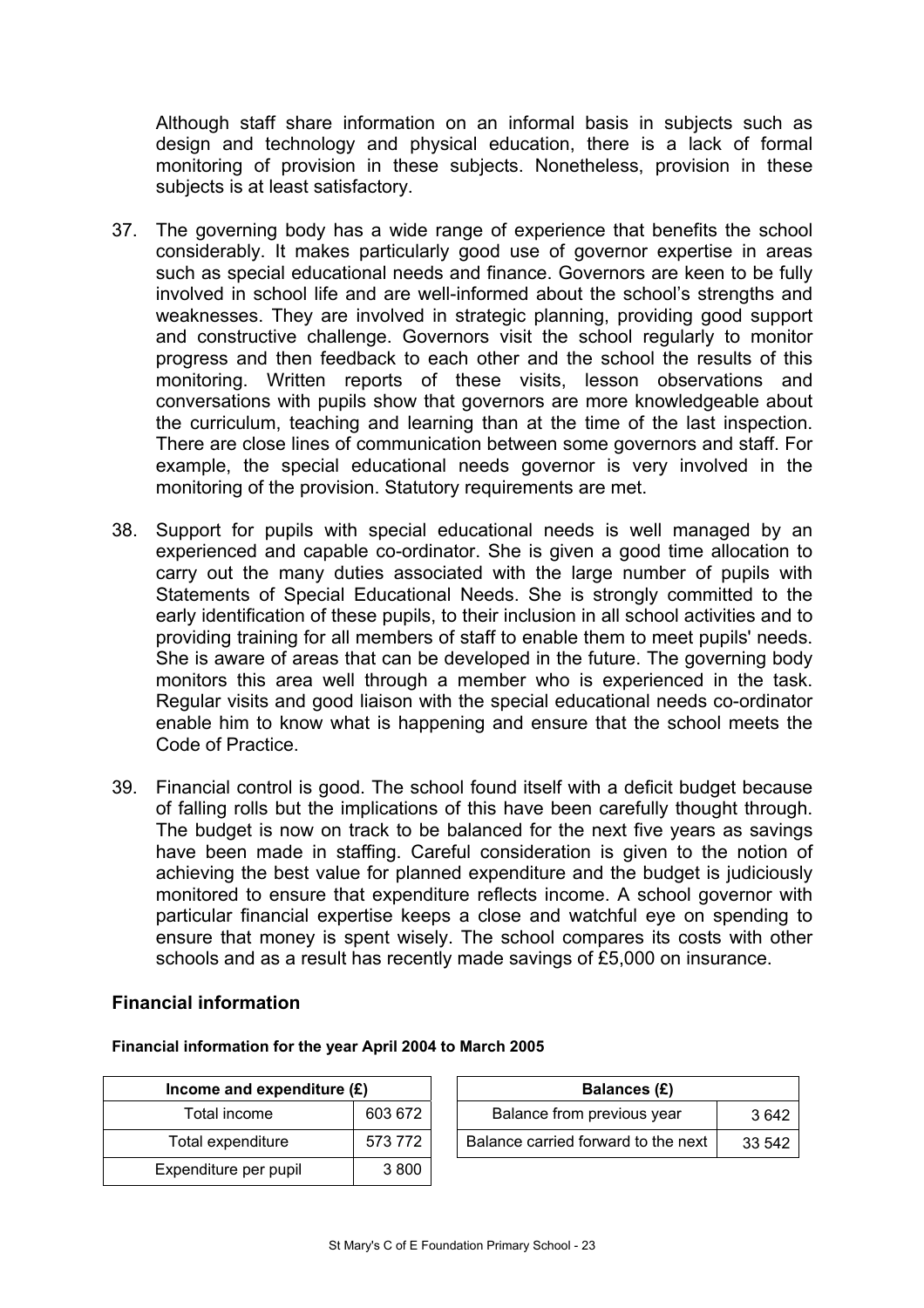40. The school has made good improvement since the last inspection. The quality of teaching has improved. There is now a higher proportion of teaching that is better than satisfactory and no unsatisfactory teaching was observed during the inspection. The headteacher has wisely involved the local education authority in helping her improve the provision in the school and resolve the key issues identified in the previous report. This extensive support, together with the help and good level of co-operation from the federation of local schools, has been instrumental in raising achievement and providing continuing professional development and training for staff. The local education authority has been involved in monitoring teaching and learning with the full co-operation of staff. For example, lessons have been observed jointly with teachers and advisers, discussed with co-ordinators, and findings then fed back to teachers. Staff have been able to talk with teachers in other schools about their practice, and see model lessons taken by advisers and visit other schools to observe good practice. This professional training has been effective in bringing about change and improvements in teachers' practice. The key issue with regards to the raising of standards for more able pupils has been satisfactorily addressed. Standards are improving, particularly in writing and the underachievement identified at the last inspection has been satisfactorily dealt with. The school no longer uses undemanding worksheets and pupils write across the curriculum in different subjects. Assessment has improved and is now good in English and mathematics and satisfactory in most other subjects. Pupils' progress and achievement are carefully tracked and the information from assessment is used to target groups of pupils for extra support.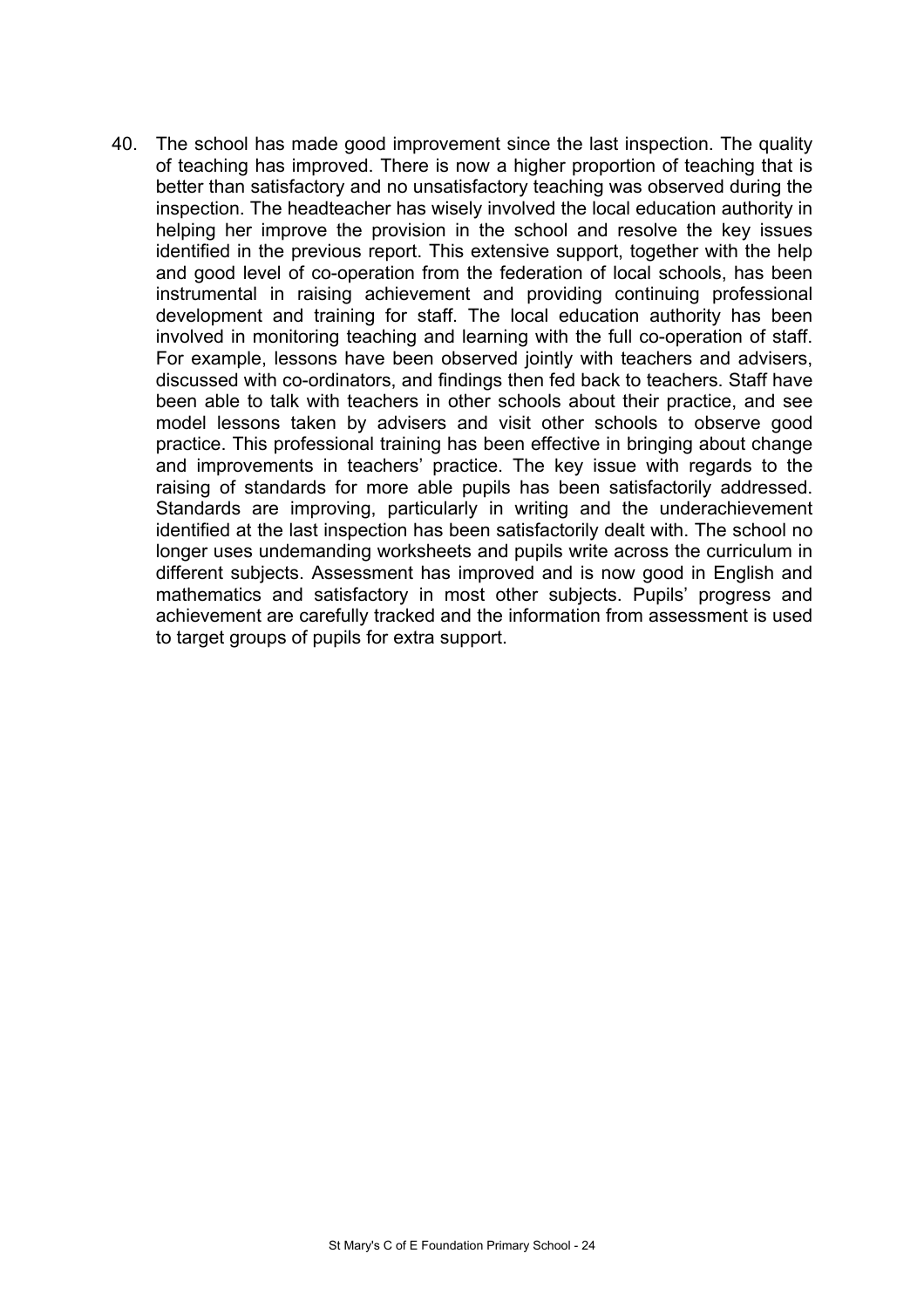# **PART C: THE QUALITY OF EDUCATION IN AREAS OF LEARNING AND SUBJECTS**

# **AREAS OF LEARNING IN THE FOUNDATION STAGE**

Provision in the Foundation Stage is **satisfactory.**

#### **Main strengths and weaknesses**

- The staff work very well together to form an effective team.
- The teacher provides motivating resources for children to use and the teaching of music and art is good.
- The questioning of children is good, lessons are taught in a lively way and the activities provided are practically based.
- Early reading skills are taught very well.
- Although staff have effective strategies for promoting good behaviour, they are not always used consistently.
- Writing does not have a high enough profile.
- The provision for outside play is improving.
- Induction of children into school is good.

- 41. The attainment of children on entry to school is average overall this year. Children achieve satisfactorily and by the end of the reception year meet the targets set for them in communication, language and literacy; mathematical and physical development. They are likely to exceed what is expected of them in the creative development and, although many children will meet the goals in the personal, emotional and social area of learning, a few children will not because they are socially immature. No judgement was made in the wide area of knowledge and understanding of the world. The curriculum is satisfactory and suitably inclusive. There is a reasonable balance between those activities chosen by the children and those directed by the teacher, but writing does not have a high enough profile. There are currently no children who speak English as an additional language in the Foundation Stage. The quality of teaching and learning is satisfactory overall and is good for children with special educational needs. Assessment and the leadership and management of the Foundation Stage are satisfactory.
- 42. Staff work very well together. There is an openness in their relationships which results in a very good level of communication between them and a willingness to share responsibility for their work. Reception staff plan together well and liaise with infant staff regularly. Teaching assistants work alongside the teacher and are often responsible for teaching particular groups of children. Special educational needs assistants are well briefed and have clearly defined roles which they fulfil well, so these pupils make good progress in relation to their prior attainment.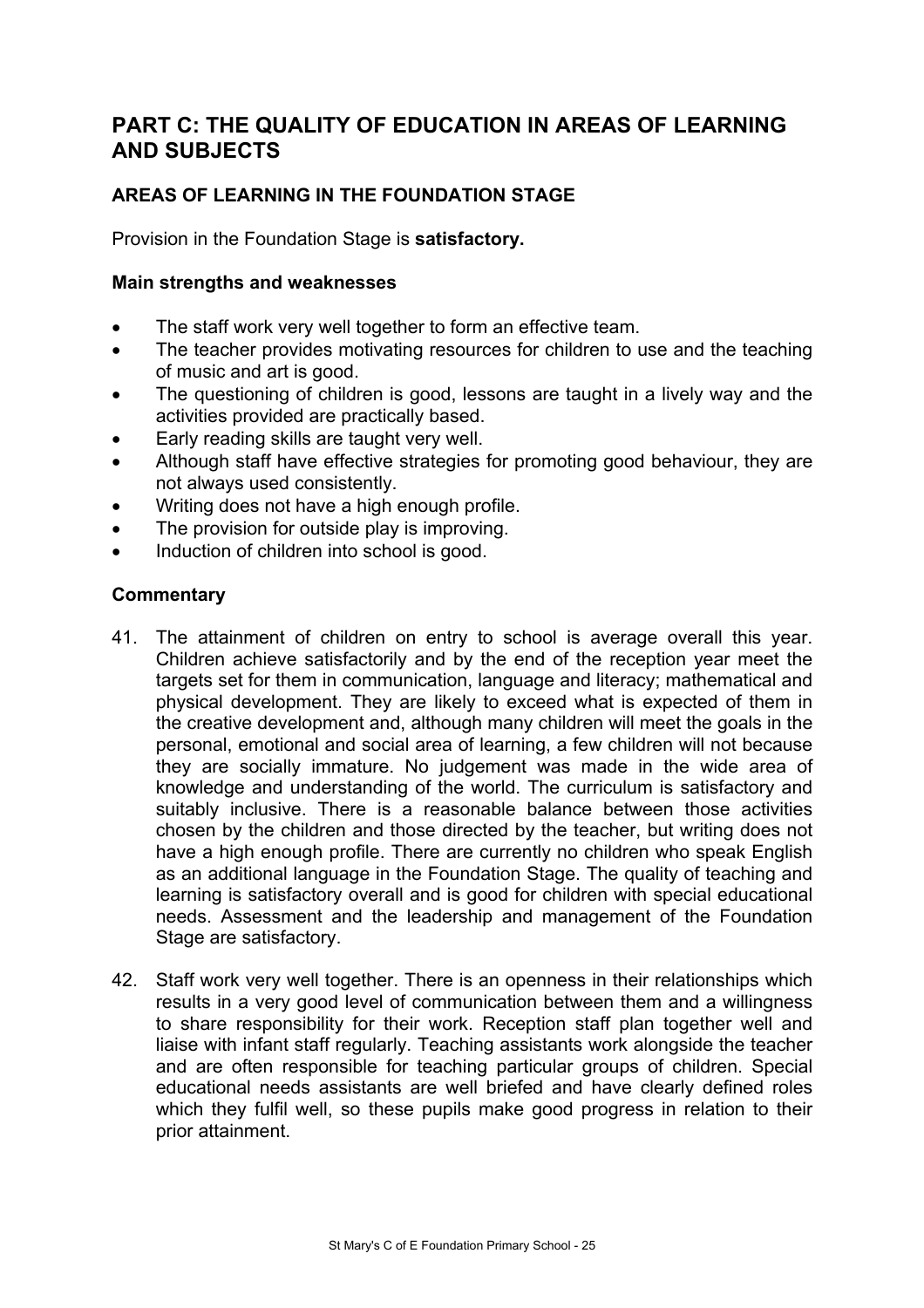- 43. Teaching is satisfactory. One of the key strengths in teaching is the skilful way staff question children and build on their answers to extend children's knowledge and understanding. Staff provide a good variety of different and interesting resources for children to use. The teacher has a lively manner and presents lessons in a motivating way. This results in most children listening attentively, behaving sensibly and being keen to learn. However, although staff have good strategies for managing children's behaviour they do not consistently reinforce the rules. As a result, sometimes too much time in the lesson is spent on ensuring children behave and do not call out. Once engaged in an activity, children usually sustain concentration and attend to the task.
- 44. The outside play area is satisfactory. It has improved since the last inspection and there are firm plans for its further development. The area has benefited from the planting of herbs and flowers and is popular with children searching for mini-beasts. The area has a play house and sand and water trays which are well equipped so they are useful resources for learning about capacity and weight. The area is large, resources are changed regularly and mark making is included in the provision. Children have enough opportunities to engage in outside play.
- 45. Procedures for ensuring a smooth start to the reception class are good. During the inspection the teacher invited the teacher and a group of pupils from the onsite pre-school playgroup to be part of the morning's activities. This worked well and helped the pre-school children feel at home. Further visits take place where parents and children can attend and parents receive good information about the school. The entry of children into school each September is staggered so that children have time to settle before the next intake.
- 46. Children achieve satisfactorily in **personal, social and emotional development**. Children have settled satisfactorily into daily routines and show a reasonable degree of independence for their age. This means, for example, that most sit eagerly awaiting lesson introductions, wait their turn to speak, listen attentively and move around the classroom sensibly. Most play and work together co-operatively, sharing ideas and equipment equably and behaving sensibly. However, a few find it difficult to relate well to others, to sit and listen and not shout out and are occasionally impolite. These instances sometimes happen when there is a changeover of activities, in physical education lessons in the hall, or when the staff are not consistent in applying school rules. This is not as good as it was at the last inspection when children's behaviour and attitudes were good.
- 47. Children's achievement in **communication, language and literacy** is satisfactory. and better than this in speaking and reading. Many children are articulate speakers and are encouraged by staff to answer at length. Early reading skills are taught very well and are instrumental in children attaining good standards in their knowledge of letter sounds. These are practised twice a day for short periods and children enjoy chanting the sounds letters make as they spell out words then put them into sentences. The good teaching of early reading skills has helped children's understanding of the components of a sentence and enabled children to rapidly read an increasing number of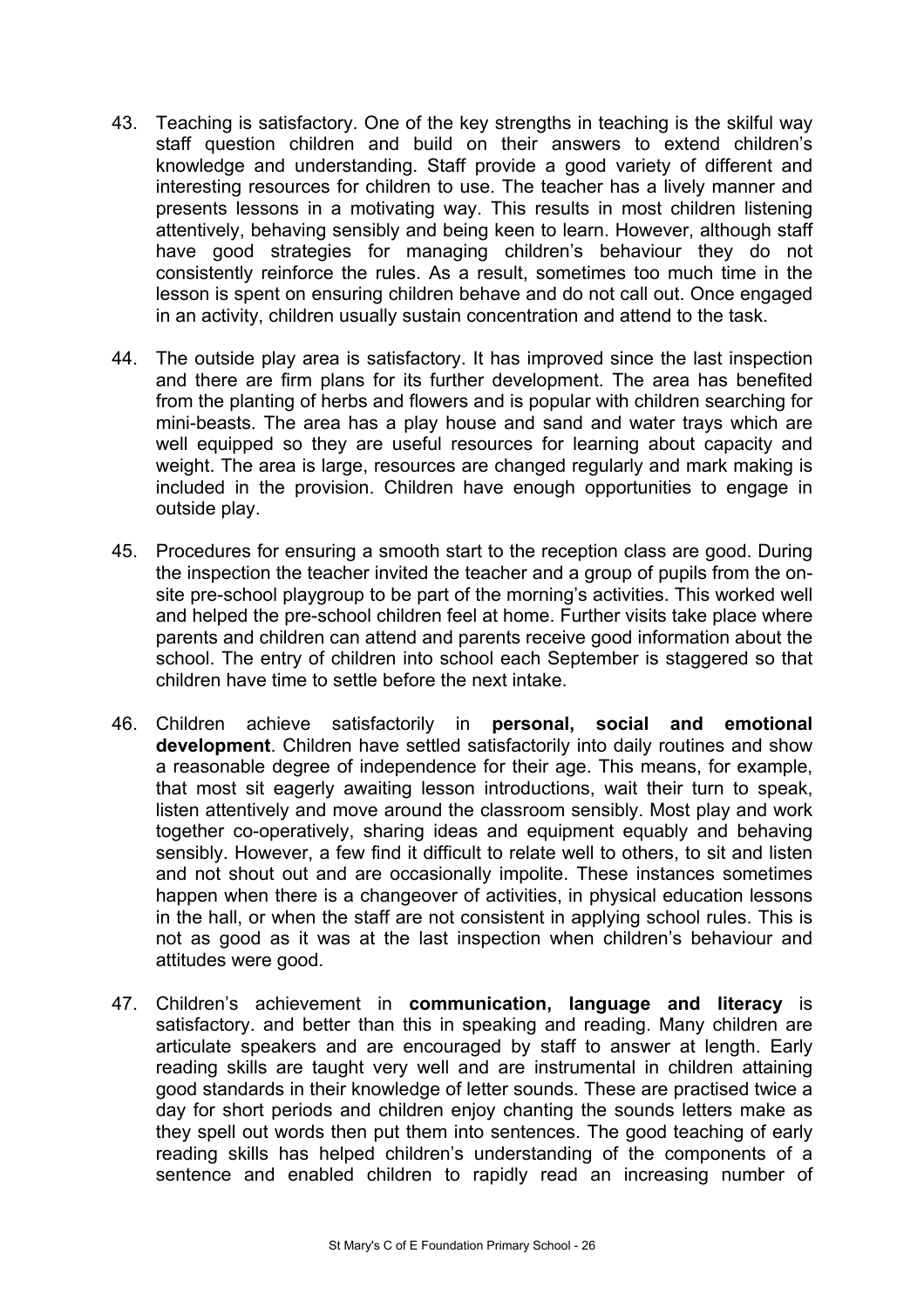common words. Achievement in writing is adequate but there is scope for it to be better. Although children's early reading skills in learning letter sounds are developed well, not enough links are made between children's knowledge of letters and their writing. There is scope for staff to concentrate children's attention on what they already know about sounds and letters and help them to transfer this to their writing. The classroom, which is small and rather cramped for reception children, does have a writing table which is suitably resourced with pencils, booklets and photographs to stimulate children's interest. However, it is not well enough promoted nor prominent enough to sufficiently encourage the boys to try out their writing skills. Although currently the teaching of writing is satisfactory and most children are keen to write, the scrutiny of past work indicates that early writing skills are not always taught systematically enough.

- 48. Children's achievement in **mathematical development** is satisfactory. The teacher uses lots of practical activities to help children understand about numbers. Children enjoy counting out loud in unison and predicting what number comes next - odd or even - because the teacher has a lively approach and keeps up a fast pace to the activities. Children learn about capacity from their sand and water play, and gain an idea about weight from hauling sand in the air using a pulley. Often experiences are based on first-hand experience. For example, children measure the growth of their bean plant.
- 49. No judgement is made about children's achievement in all aspects of **knowledge and understanding of the world** as no lessons were seen and there was little work to examine. Plenty of opportunities are provided for children to improve their skills in information and communication technology and as a result they achieve well in this aspect. They are confident and competent users of the mouse to click and drag, and know how to print out their work. They have used the digital camera to photograph themselves to good effect. Their knowledge of mini-beasts and their habitats is also developing well because they are encouraged to look for these at home and in the school environment.
- 50. Children's achievement in the **creative area** of learning is good. Teaching and learning are good. Children benefit from the teacher's own expertise and in the provision of motivating resources and activities. They greatly enjoyed drumming and rose well to the challenge of drumming repeated patterns. Children working independently on a mural depicting mini-beasts showed a good level of expertise, indicating they had been well taught. Teaching assistants help children achieve well by their good questioning and by teaching children how to join materials when making models of mini-beasts. The class grocery shop is effectively resourced and used imaginatively by children.
- 51. Achievement in **physical development** is at least satisfactory. There are good chances for children to regularly engage in outdoor play, and their movements are well co-ordinated and controlled. Children manipulate tools and small equipment competently because they are shown how to use equipment properly. Children benefit from lessons in the hall and in the one lesson observed children's achievement and the teaching was satisfactory.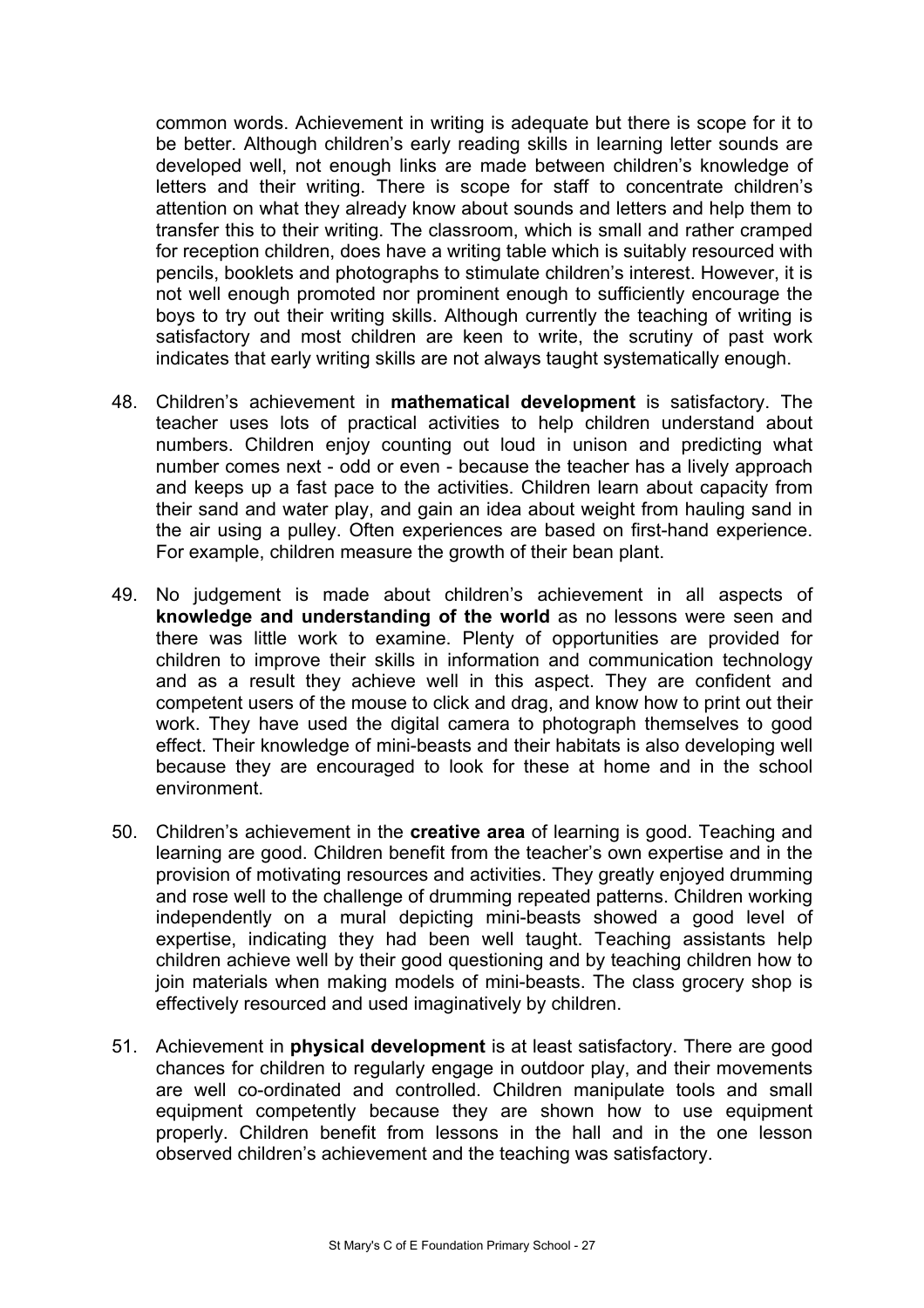#### **SUBJECTS IN KEY STAGES 1 AND 2**

#### **ENGLISH**

Provision in English is **satisfactory**.

#### **Main strengths and weaknesses**

- Achievement in writing is improving and is now at least satisfactory in most aspects. However, pupils do not get enough opportunities in the juniors for writing at extended length.
- Partnerships with the local authority and other schools, coupled with the effectiveness of subject leadership and management contribute significantly to pupils' achievements.
- The teaching of early reading skills in the infants is having a significant positive impact on reading.
- Achievement is good in speaking and listening.
- Although assessment procedures are good, there is scope for improvement in target setting.
- The library contains old and outdated books and there are not enough interesting fiction books for Year 6 pupils to read.

- 52. Achievement across the school is satisfactory and reflects the school's continued push on raising standards and the quality of teaching and learning. This is an improvement since the last inspection when achievement was judged to be unsatisfactory.
- 53. In 2004, the standards attained in reading and writing at the end of Year 2 were above both the national average and the standards in similar schools. These results were better than the previous two years. This year group benefited from a larger number than usual of higher attaining pupils. Inspection findings show that standards by the end of Year 2 are average this year, with the majority of pupils attaining the expected level, but fewer than last year gaining the higher level. More pupils gain the higher level in reading than writing because of the good teaching and the impact of strategies to boost this aspect. Pupils with special educational needs are achieving well because of the good support from adults. No differences between the achievement of boys and girls were noted during the inspection. The very few pupils from ethnic minority groups, including those for whom English is not the first language spoken, make similar progress to their classmates.
- 54. On the basis of the 2004 National Curriculum tests for Year 6 pupils, attainment was below both the national average and standards in similar schools. Standards were not as high as the previous two years. The school recognised that these results represented underachievement and has worked hard to overcome this. Inspection findings show that, although achievement is now at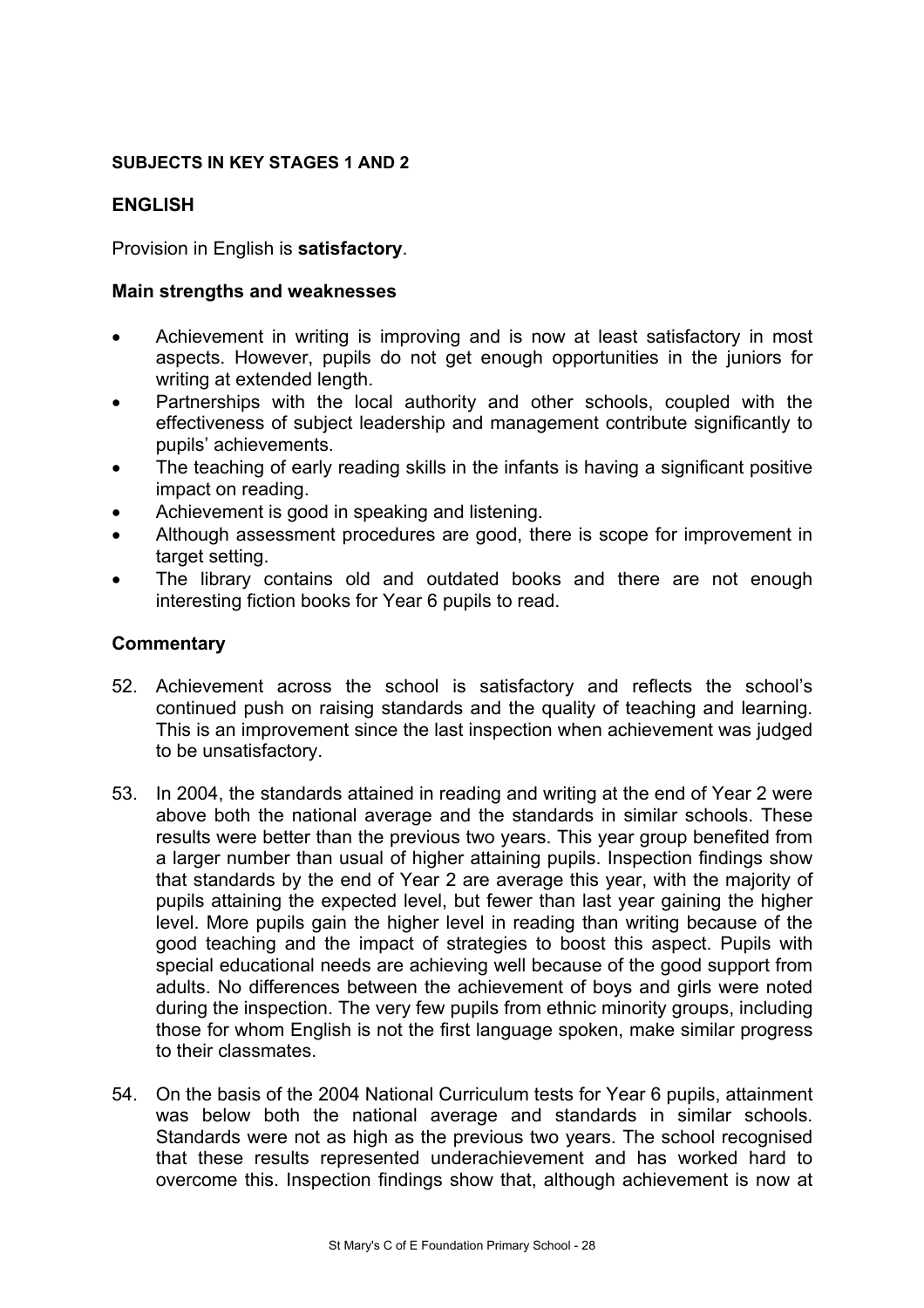least satisfactory and often good in lessons in most aspects of English, standards are still below average at the end of Year 6. An average percentage of pupils will reach the higher level 5 in the national tests, showing that more able pupils are sufficiently challenged. However, a lower than average proportion will attain the expected level 4. The scrutiny of work shows that, although standards in other classes are at least average in most elements of English, there has been too much ground for less able pupils to catch up on in Year 6. The Year 6 class also contains 20 per cent of pupils with special educational needs, including pupils who have Statements of Special Educational Needs.

- 55. The continuing help and advice from the local education authority and the support from the federation, and the school's own work are having a major impact on raising standards, particularly in writing. The advice and support received focus well on the characteristics of good teaching and learning. They include, amongst other things, visits from advisors, the observation of lessons, providing examples of good teaching and opportunities to visit other schools.
- 56. The teaching of English is satisfactory overall with a number of good features. Pupils' speaking and listening skills across the school are good because pupils get many chances to discuss their work with each other and to speak at length during discussions. As a result, pupils are confident when talking to the rest of the class, acting out a play script or speaking to the rest of the school in assembly. The school has adopted a particular system for the teaching of early reading skills, and has ensured the staff, parents and a governor have been effectively trained. The scheme is taught well and has led to better standards in reading in the infants and lower juniors. It has not yet had time to impact positively on the upper juniors. The scrutiny of the past year's work shows considerable improvement, particularly in the technical skills of writing such as grammar, punctuation and spelling as well as the structure and content. However, there are not enough opportunities for pupils in the juniors to write at length. The school has put in place many initiatives to improve teaching and learning. Those having the most significant impact include effective planning so that the work pupils do matches their abilities, sharing the purposes of lessons with pupils, marking work in a way that helps pupils to improve, the effective use of information and communication technology and regular homework.
- 57. Strengths in the teaching are in teachers' class management and organisation, their questioning and extending pupils' answers and match of work to pupils' needs. Teaching assistants are effectively deployed, especially those who support pupils with special educational needs and lower attaining pupils. In particularly good lessons in Years 2 and 3, teachers were very well organised, provided motivating tasks suitably pitched for all pupils and monitored pupils' work so all children achieved as well as they could. Teachers successfully promote positive attitudes to learning. Consequently, pupils are well behaved, apply themselves diligently to their work and are keen to answer questions. Infant pupils, particularly the boys, are enthusiastic and proud of their writing.
- 58. Assessment is good. Teachers gauge pupils' standards and achievement regularly. The results are used effectively in tracking pupils' progress and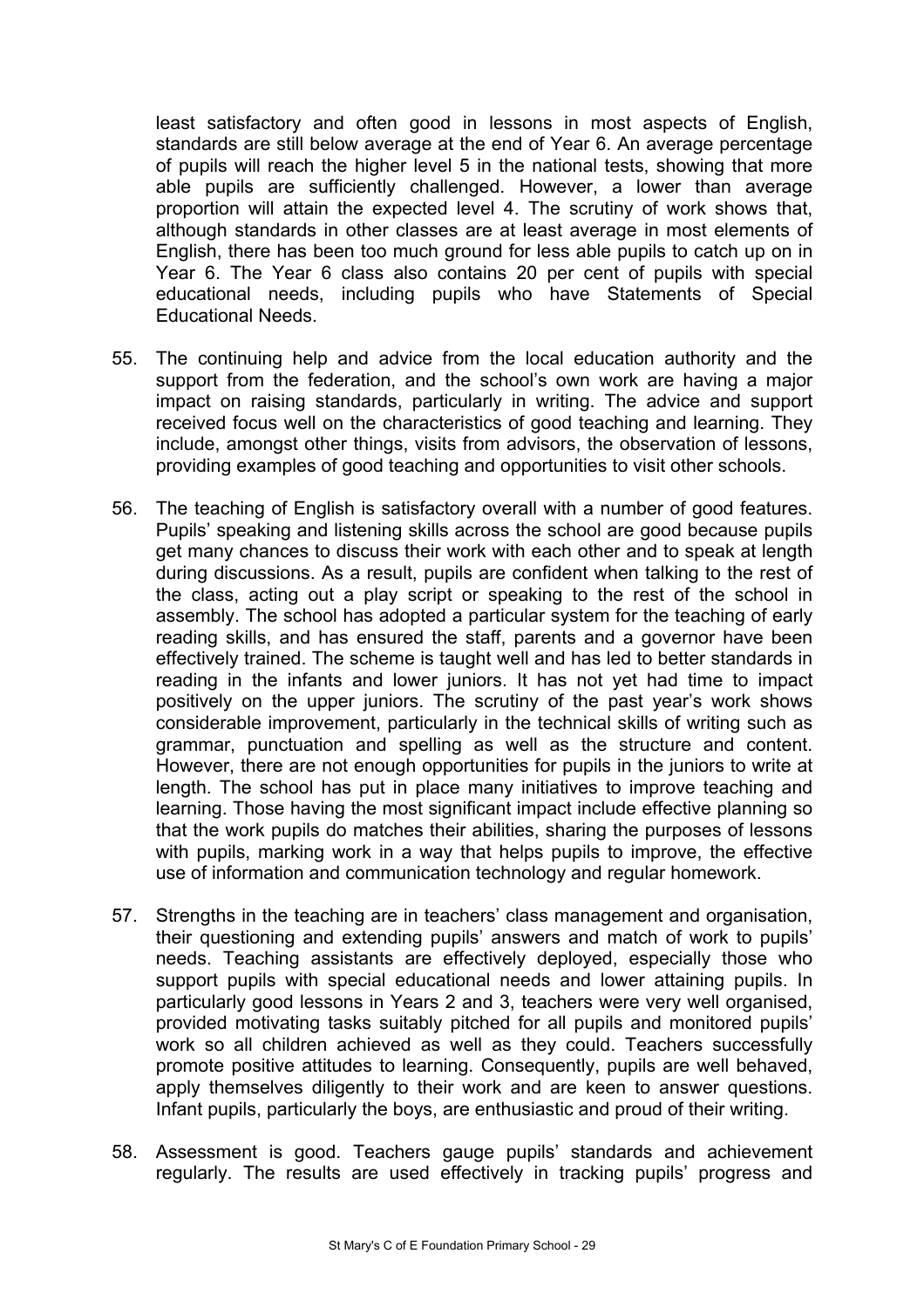setting targets for improvement. Targets are set for the whole class and pupils know what they need to do to improve.

59. Because of training and development, the co-ordinator is leading and managing the subject well and is effective in implementing new initiatives. However, although the co-ordinator has recently purchased many more books, the number of suitable fiction books for Year 6 is limited, especially for the higher attaining pupils who bring their own books into school to read. Additionally, the library contains a number of old and outdated non-fiction books.

#### **Language and literacy across the curriculum**

60. Teachers ensure that pupils have a suitable variety of opportunities to practise many forms of writing in different subjects. Pupils write to express their ideas and record their understanding in subjects such as history and geography. In science, pupils write instructions and give detailed accounts of their investigations. Their competence in spoken language is developed effectively when pupils are encouraged to voice their opinions, talk about their work and read it aloud in lessons, assemblies and at meetings such as those held by the school's council.

#### **MATHEMATICS**

Provision in mathematics is **good.**

#### **Main strengths and weaknesses**

- Standards of the current Year 6 are above national expectations.
- Teaching and learning have improved since the last inspection.
- More able pupils are well challenged by the work set for them.
- Leadership and management are imaginative and have improved considerably since the last inspection.
- The targets given for pupils to help them improve are not always relevant to the tasks undertaken.

#### **Commentary**

61. Pupils' achievement is satisfactory by the end of Year 2 and Year 6. National Curriculum test results at the end of Year 2 have been above average in most of the last four years and this year pupils are attaining average levels. This is because there are not as many more-able pupils. Performance in the National Curriculum tests at the end of Year 6 has varied between average and above average when compared to all schools nationally. This year, pupils are attaining above average standards as they did at the end of Year 2. There is no significant difference between the achievement of boys and girls. The very few pupils from ethnic minority groups, including those whose first language is not English, make as good progress as their classmates. There has been a good degree of improvement since the previous inspection. Leadership and management of the subject have improved considerably. The quality of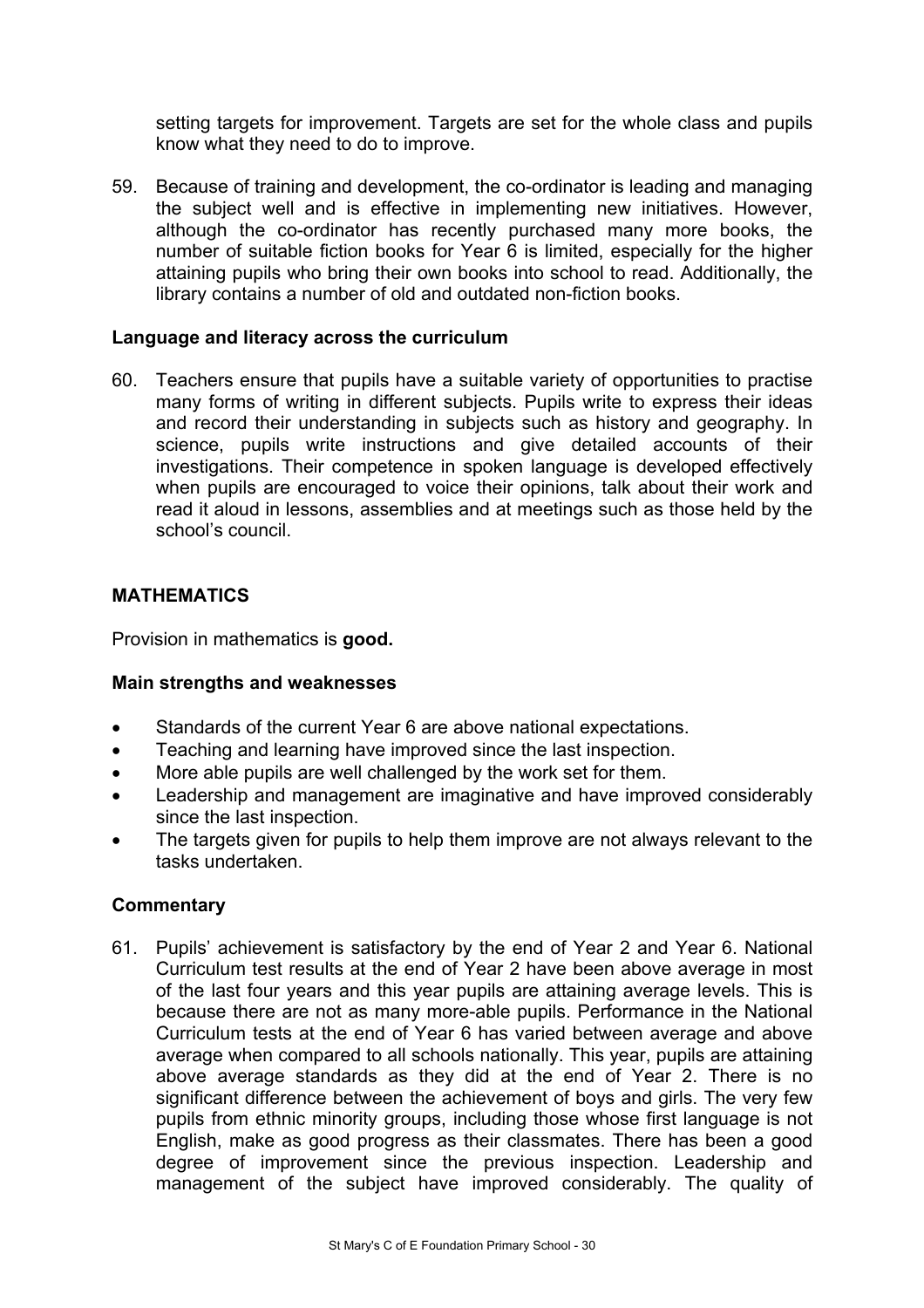teaching and learning has been raised and this has had a positive impact on pupils' achievement, particularly for pupils of above average ability.

- 62. The quality of teaching and learning are satisfactory. Lessons are well planned and have clear aims which are shared effectively with pupils. Tasks are well adapted to meet the needs of pupils in the highest and lowest ability ranges. More able pupils are challenged with good extension activities in most lessons, although sometimes these are too demanding for younger pupils. Teachers and support staff work closely to meet the needs of pupils with special educational needs. Pupils and support staff know the areas on which they need to concentrate and work well together. In a few lessons, pupils of lower ability had insufficient chances to discuss their problems. There is good coverage of all elements of the subject and pupils have a good understanding of number, shape and space. In good lessons, teachers create a brisk and purposeful learning atmosphere to which pupils respond very well. Teachers use resources well, such as interactive whiteboards, to secure pupils' interest and there is good use of information and communication technology as a learning tool and for data-handling.
- 63. Assessments of pupils' attainment are used well to monitor their progress through the school and to evaluate the effectiveness of teaching. However, the current targets set for pupils are all linked to multiplication tables, which do not link well with activities such as shape and space or using co-ordinates. Marking is satisfactory and encouraging but does not regularly indicate the next step which pupils should take to improve.
- 64. Leadership and management are good. The subject leader is energetic and enthusiastic and regularly monitors teaching and planning. Training is organised to address teachers' needs and a good level of professional dialogue and support helps to enhance provision. There have been some imaginative developments such as maths week and seminars for parents. Teachers are good at exchanging ideas and practice with colleagues in other local schools. There has been good improvement in standards and achievement since the last inspection. Planning, teaching and learning are better and subject leadership and management has been greatly improved.

#### **Mathematics across the curriculum**

65. Pupils' number skills are well developed in other subjects, which is an improvement since the last inspection. The opportunities are not yet detailed in planning but there is good evidence of pupils using number skills in science, design and technology and geography. Pupils produce tables of their results in science and are competent at presenting findings in graphs and displays. In design and technology they measure accurately in order to cut materials. In geography, pupils use number skills to carry out surveys on buildings and traffic and record their results in tables and graphs which they create by hand and with ICT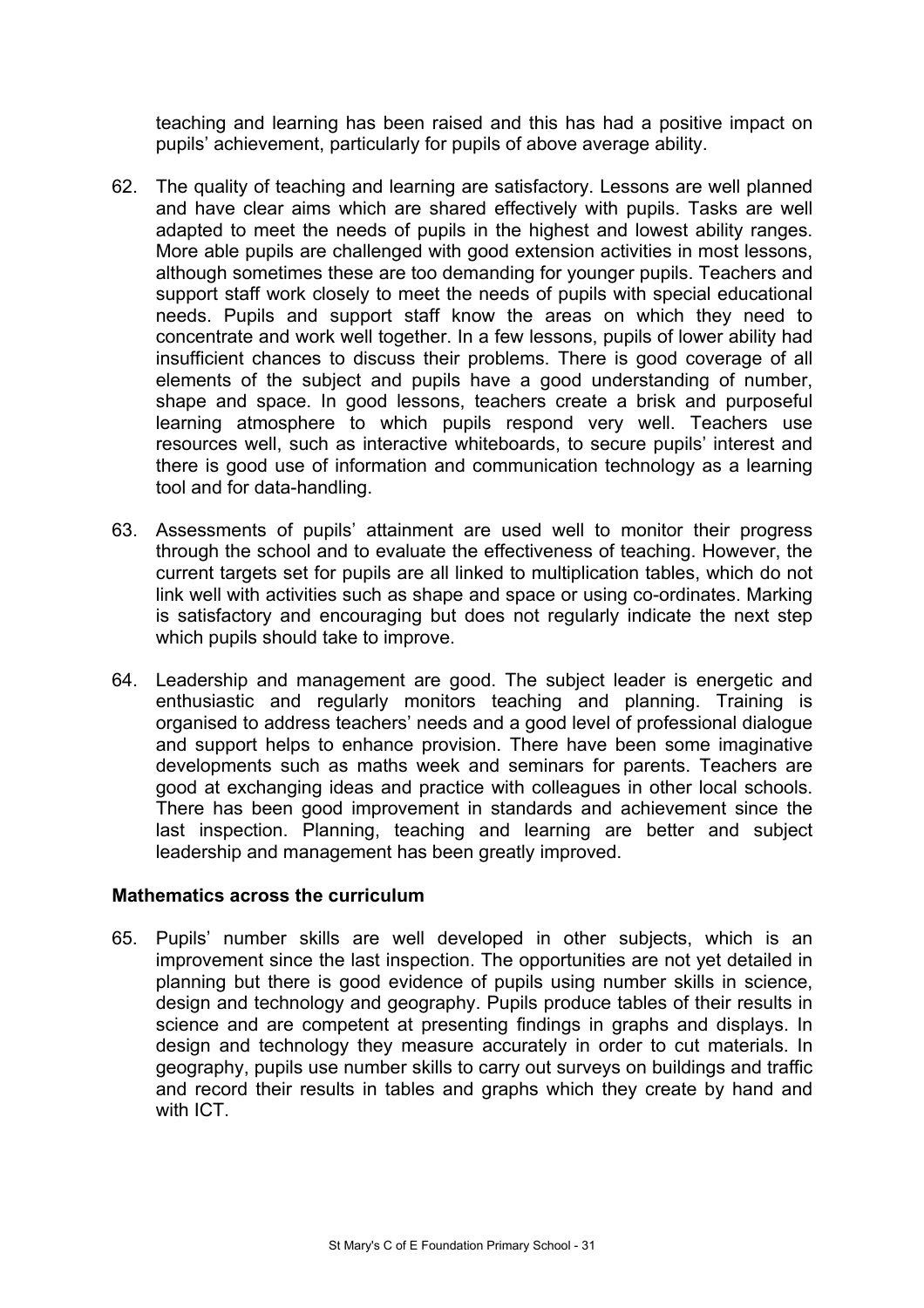## **SCIENCE**

Provision in science is **satisfactory**.

#### **Main strengths and weaknesses**

- The current Year 2 pupils have not learned enough about life and living processes.
- Teachers effectively base lessons on teaching scientific enquiry skills.

- 66. By the age of seven, standards in science are below average although achievement is satisfactory. This corresponds with teacher assessments at the end of 2004. Pupils do not cover enough of the required curriculum in a systematic enough way. Samples of work indicate that the current Year 2 do not have enough knowledge or understanding of living things by the end of the year. This stems from a rearrangement of the curriculum to try to meet the needs of all pupils in mixed year classes. By the age of eleven, standards are in line with national averages. Achievement is satisfactory. Pupils' performance in the National Curriculum tests at the end of Year 6 was below average when compared with all schools nationally. In that year, although the proportion of pupils reaching the expected level was above average, the number reaching the higher level was below average. This year, more pupils are on target to reach higher levels. Pupils with special educational needs are supported well and they make satisfactory progress in the subject. Boys and girls of all ability levels, including pupils from ethnic minority groups and the very few for whom English is an additional language, make similar progress to their classmates.
- 67. The quality of teaching is satisfactory, leading to satisfactory learning and achievement. Lessons have clear purposes, which are usefully shared with pupils at the beginning of classes so that they have a clear idea of what they are going to learn. Pupils in a Year 4 and 5 class responded well when given an opportunity to discuss their ideas with a partner. Occasionally, however, parts of the lesson are overlong, so that pupils' interest wanes. Teachers plan lessons based on the development of scientific enquiry skills and this also enhances pupils' learning of scientific concepts. In a good science lesson at a partner secondary school, pupils learned about habitats through practical experience of observation, measurement and recording. In Year 1 and 2, the teacher successfully encouraged observational and recording skills when learning about sounds. Assessment and its use are satisfactory, and the school has firm plans to improve this aspect further so that more specific targets for pupils can be set.
- 68. There has been a satisfactory level of improvement since the previous inspection. Leadership and management are now satisfactory. The co-ordinator evaluates provision on a formal as well as an informal basis and has identified those areas which need improvement. For example, he has recognised the need to modify the curriculum so that it is more suitable for mixed-age classes. He has improved resources through using funds awarded by the Parents',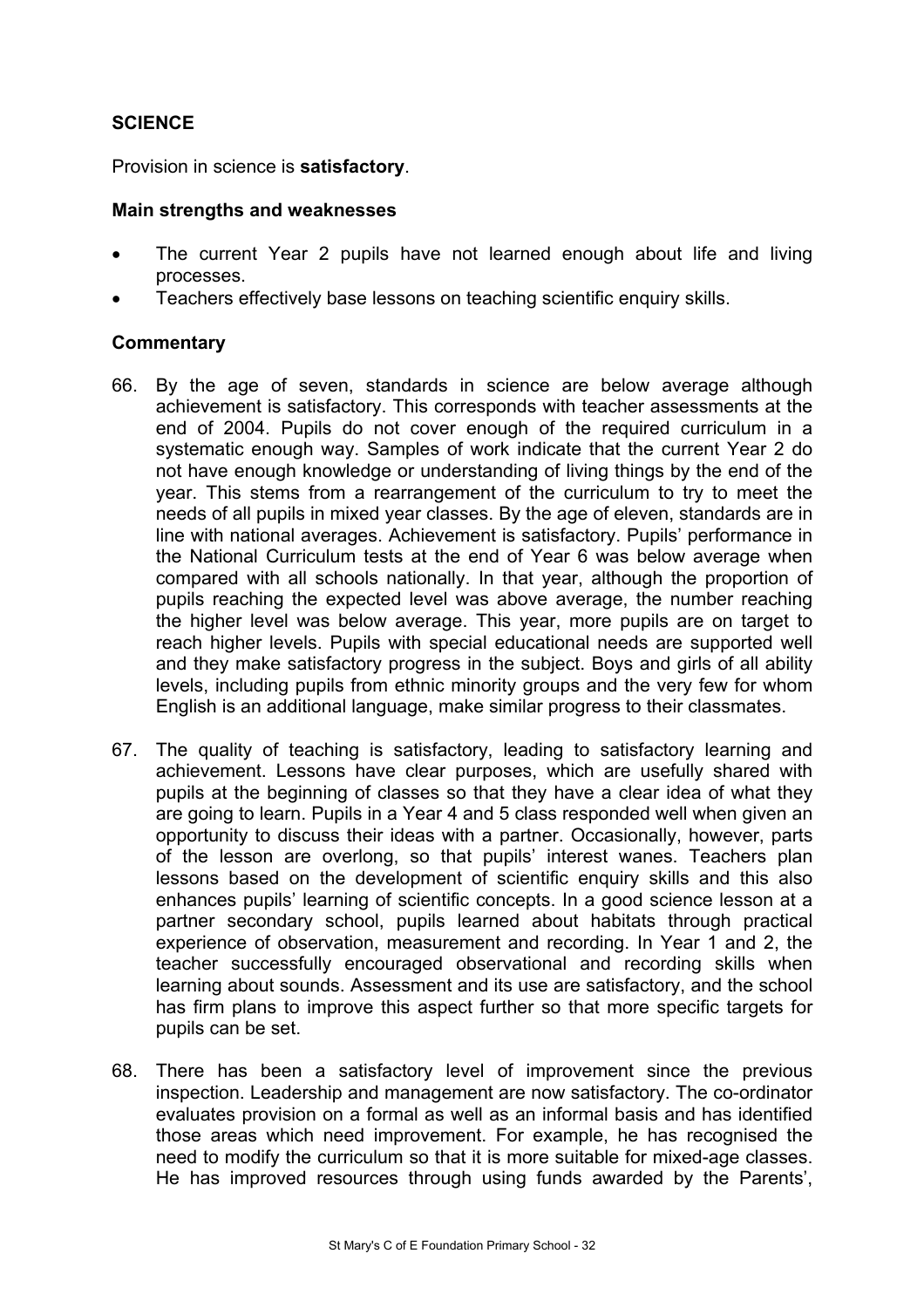Teachers' and Friends' Association. He has made effective use of the school's very good partnership with the secondary school, and advice from the local education authority in improving provision. For example, following joint planning between the science co-ordinator and the secondary school, Year 6 pupils visited the school and took part in a useful range of environmental activities. Pupils use a satisfactory range of literacy and numeracy skills. For example, pupils write clear accounts of investigations, instructions and 'fact sheets'. They take measurements, sometimes using information and communication technology, and display these graphically. Pupils and teachers also make satisfactory use of information and communication technology in teaching and learning. Pupils use the internet to find out about topics they study and teachers use interactive whiteboards to enliven lessons, for example, in Year 3's work on mini-beasts.

# **INFORMATION AND COMMUNICATION TECHNOLOGY**

Provision in information and communication technology is **satisfactory**.

#### **Main strengths and weaknesses**

- Provision is enhanced by a good level of resources.
- The suite is underused.

#### **Commentary**

- 69. By the end of Year 2 and Year 6, pupils reach standards that are about those expected from pupils of their age and achievement is satisfactory. The quality of teaching is satisfactory overall, leading to a satisfactory quality of learning. Lessons and an examination of completed work show that pupils are learning a satisfactory range of information and communication technology skills in a way that builds on their prior understanding. For example, pupils in Year 1 learn to control a cursor giving it commands to move through a simple maze whilst older pupils in Year 5 use a series of commands to write letters.
- 70. There has been a good level of improvement in provision since the previous inspection. Although standards and achievement are much as they were at that time, there is increased use of ICT in teaching and learning in other subjects. A key factor in this has been the good leadership and management. This has resulted in an improved level of resources. The junior classrooms are equipped with well-used interactive whiteboards. However, the well-equipped suite was underused during the inspection. Another useful development has stemmed from the school's involvement in the local federation. This has helped to develop teachers' skills as well as producing materials for teaching history.

#### **Information and communication technology across the curriculum**

71. Information and communication technology is used satisfactorily across the curriculum. There has been a good degree of improvement in this aspect since the previous inspection. At that time, the technology was underused in teaching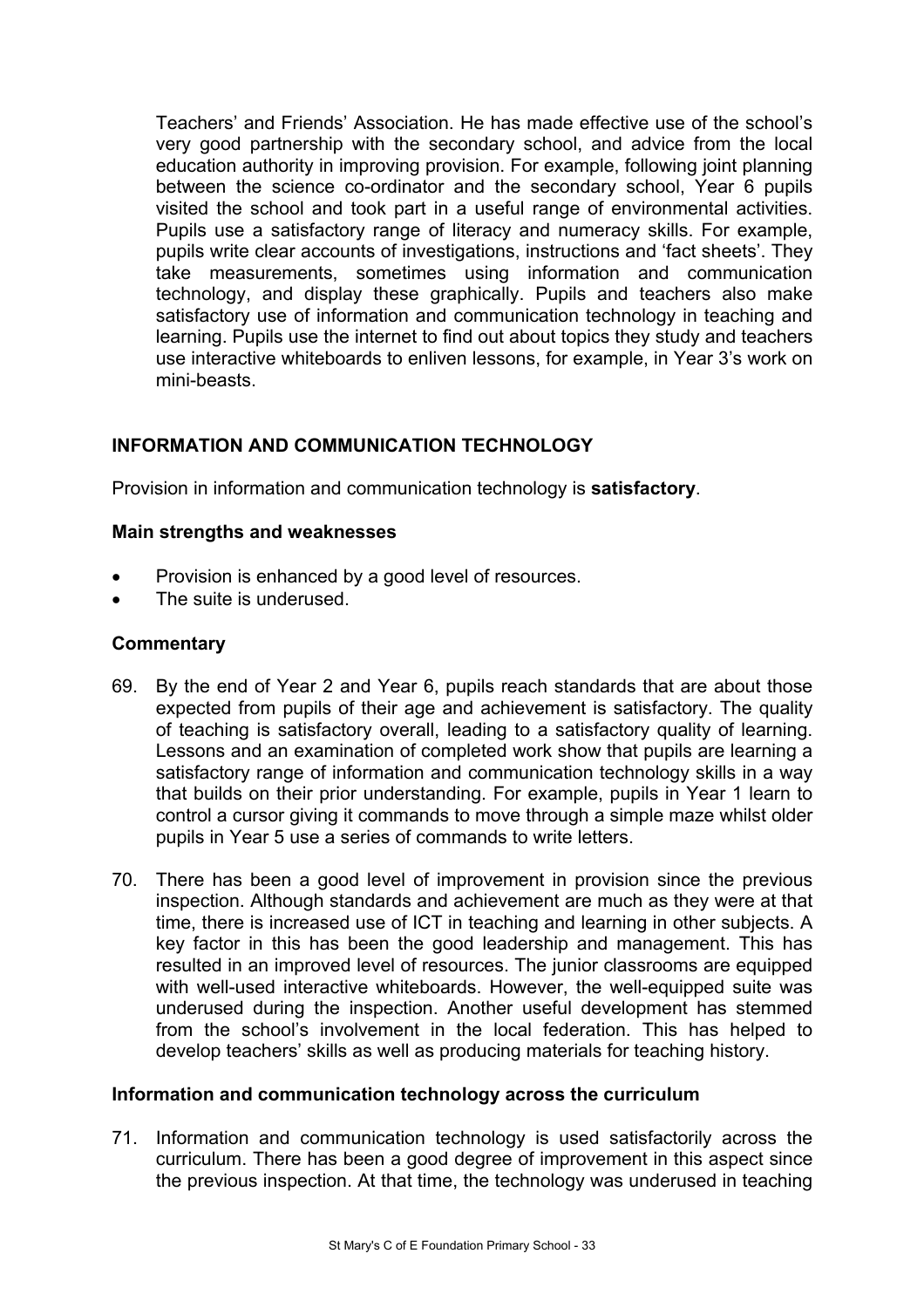and learning in other subjects. The school now benefits from a well-equipped computer suite and interactive whiteboards in the junior classrooms. The school has access to a range of programs that make good use of these in a range of subjects. In science, Year 3 pupils developed thinking and speaking skills well and learned about mini-beasts when selecting information about a dragonfly nymph. Year 4 and 5 pupils watched old-style dancing on video in preparation for making their own dance routine as part of their history topic. Year 6 pupils have prepared presentations with scientific themes.

# **HUMANITIES**

- 72. Two history lessons and one religious education lesson were observed but no geography lessons occurred during the inspection. A sample of pupils' work in all subjects was scrutinised.
- 73. It is not possible to form an overall judgement on **geography** provision, but planning indicates that all aspects of the subject are covered well. There are good links between geography and other subjects which successfully develop pupils' learning and skills. Pupils make good use of the local environment to study different housing types and traffic problems in the village. Pupils make very good use of their number and writing skills to present their findings. They work together well to gather information and compare their results. Map work is good throughout the school.

#### **History**

Provision in history is **good.** 

#### **Main strengths and weaknesses**

- Good teaching stimulates pupils' interest and learning.
- Teachers develop pupils' English skills well.
- Teachers enrich pupils' interest very well through visits and visitors.
- Assessment does not yet measure pupils' progress satisfactorily.

- 74. Pupils achieve good standards by Year 2 and Year 6 and take an active interest in the topics covered. Pupils achieve well which indicates an improvement on the levels observed at the last inspection. They benefit from a lively range of activities and develop their literacy skills well in recording events.
- 75. Teaching and learning are good. Pupils have a good understanding of the different sources of information and have well developed research skills. They make good use of books and the internet as well as appreciating what one can learn from artefacts, pictures and buildings. Teaching develops pupils' writing skills well and pupils make good use of ICT for research and presenting their findings. Older pupils are beginning to understand how to evaluate the reliability of different pieces of evidence. Pupils responded very well to a visitor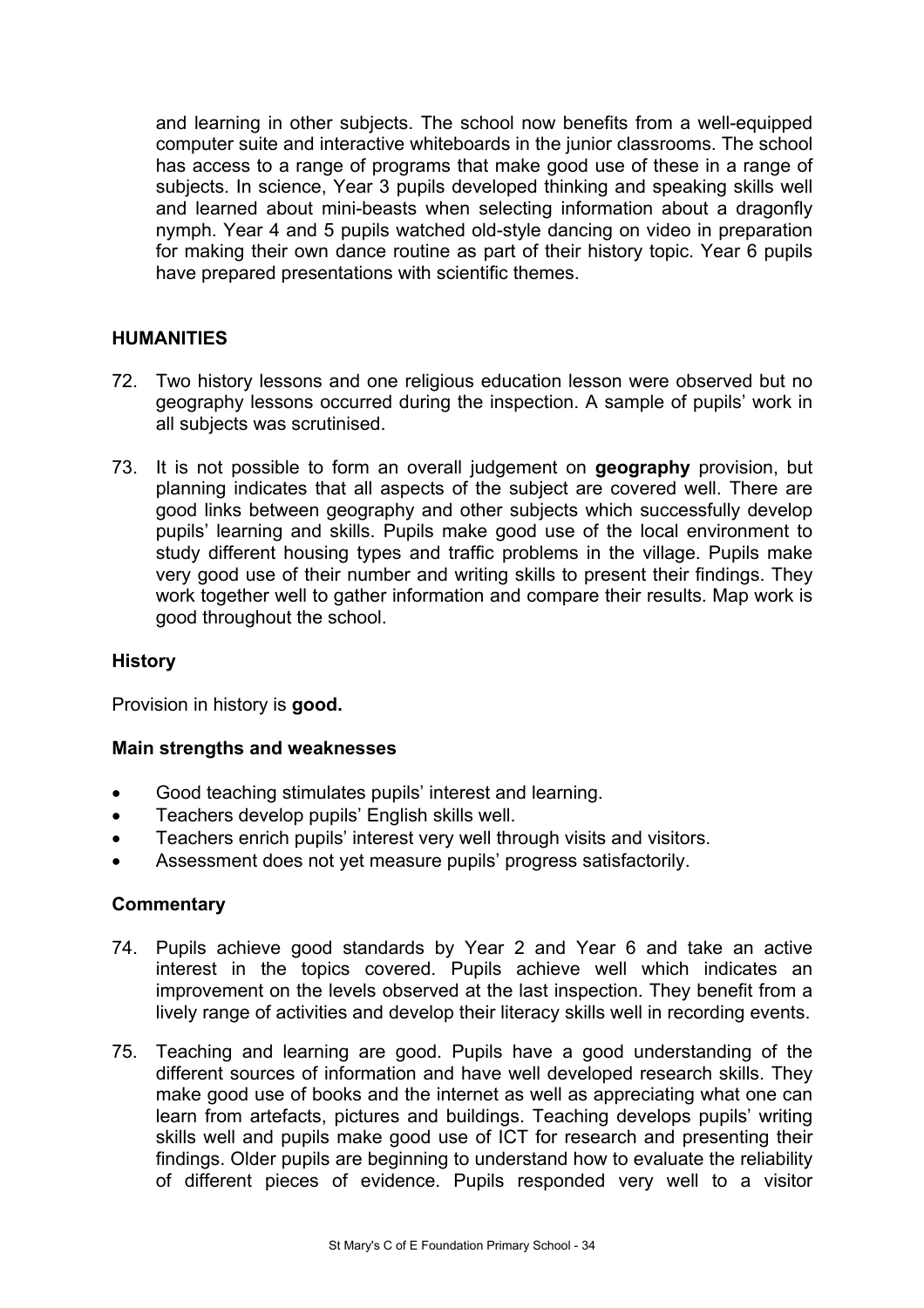recounting her experiences as an evacuee and they developed their speaking and listening skills well. Teaching is good in Year 2 where pupils are encouraged to draw on their learning in English, mathematics and geography to discuss the uses of artefacts from the last century.

76. The subject leaders have only been recently appointed but leadership and management are satisfactory. The school makes good use of visits and visitors to enliven pupils' understanding of the periods studied. Teachers use resources well and display them well to promote pupils' interest and understanding. The curriculum is satisfactory and helps pupils extend their learning by linking their studies to other subjects.

#### **Religious education**

Provision in religious education is **satisfactory**.

#### **Main strengths and weaknesses**

- Religious education has a high profile in the school.
- Teachers have good subject knowledge.
- There are good links with pupils' personal and social development.
- Systems for assessing pupils' progress are unsatisfactory.

- 77. Standards are in line with those expected by Years 2 and 6 and pupils achieve at a satisfactory rate. This is consistent with the levels attained at the last inspection. Pupils cover a well-planned range of learning which includes good links with their personal and social education. There is no significant difference between the achievements of pupils according to ability or gender. All pupils are encouraged to participate in discussions and the quality of written work indicates that pupils are sufficiently challenged by the tasks set for them.
- 78. Only one lesson was observed but a scrutiny of written work and teachers' plans indicates that teaching and learning are satisfactory. Teachers have a secure command of the topics covered and good use is made of pupils' speaking and writing skills to develop their knowledge and understanding of the subject. In Years 1 and 2, pupils have collaborated well to create a class book which relates Bible stories to their own lives. Pupils have a good recall of what they have studied previously. In a Year 3 lesson, pupils were able to recall Muslim prayer rituals in considerable detail. Pupils study non-Christian religions but teaching does not help them fully appreciate how these are often part of the everyday life of communities.
- 79. The good range of displays around the school indicates that the subject is regarded as an important part of pupils' learning. There are good links between pupils' understanding of beliefs and values and their moral, social and personal education. Year 6 pupils write about the significance of light and dark both in Bible teaching and in their lives and Year 4 pupils connect the story of creation with care for our planet.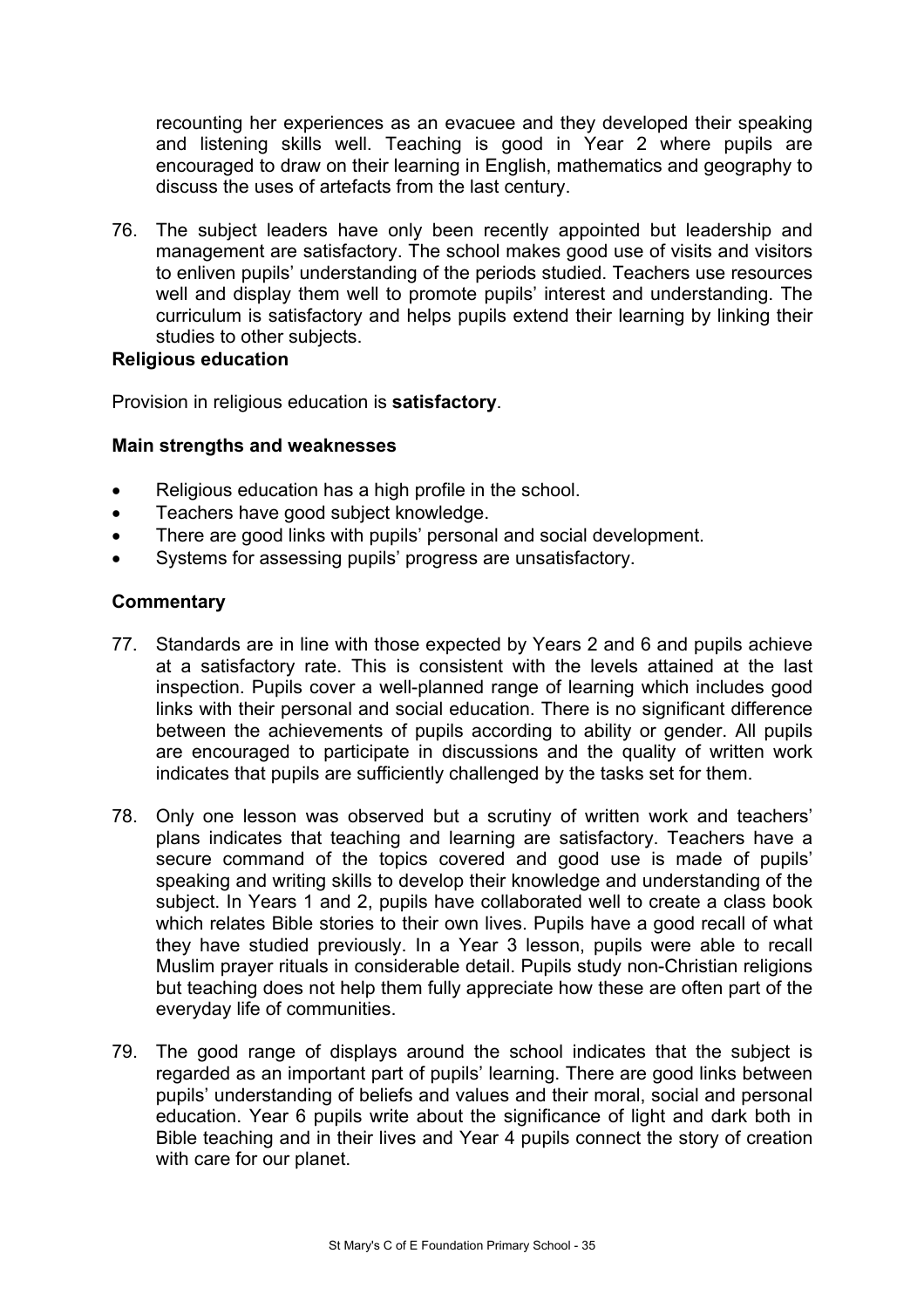80. The leadership and management of the subject are satisfactory. The leaders, who have recently taken on the subject, are knowledgeable and have a clear idea of how they want to develop teaching and learning. They have a satisfactory knowledge of what pupils are learning and are working with colleagues to adapt planning in order to meet the needs of the mixed age classes. They recognise that systems for assessing pupils' achievements are not established on a consistent enough basis to record pupils' progress.

## **CREATIVE, AESTHETIC, PRACTICAL AND PHYSICAL SUBJECTS**

- 81. **Art and design, design and technology, music** and **physical education** were sampled during the inspection but not enough teaching was seen to make overall judgements about provision. No art and design lessons were seen, one lesson was seen in design and technology and two in physical education.
- 82. In **art and design,** it is evident from the many displays around the school that standards and achievement are good, as they were at the time of the last inspection. Pupils are very positive about the subject and older pupils were stimulated by their recent visit to the Tate Modern. Year 6 pupils produce bold and colourful still-life paintings and carefully executed landscapes. Other landscapes in pastels, undertaken by members of the Art Club are of a particularly high quality. Year 5 printing work is of a good standard and pupils are enthusiastic about their designs. Year 1 and 2 pupils were encouraged to develop their skills of drawing and painting through the good questioning of the teacher and teaching assistants. Assessment, and the leadership and management of the subject are satisfactory.
- 83. In **design and technology**, discussions with pupils and teachers and scrutiny of pupils' work indicate that standards are average and that achievement is satisfactory. Finished products are usually of at least a satisfactory standard. In the one lesson observed in Year 6 the teaching and learning were satisfactory. Pupils had previously planned how they were going to make a model of a shelter designed for a specific purpose. Pupils chose their own materials but tools for the lesson were barely adequate and pupils were using unsuitable small scissors to cut resistant material and dowelling. Pupils tackle model making enthusiastically and their evaluations identify points for improvement. Photographic evidence shows that all elements of the programme of study are satisfactorily covered. Displayed models of World War II aeroplanes are of a good standard and finished well. The subject is in the early stages of development and assessment procedures are satisfactory.
- 84. In **music**, pupils have opportunities to benefit from instrumental lessons from visiting teachers. Pupils sing tunefully in assembly. The curriculum is enhanced by visits from groups such as rock and African drumming groups. Pupils listen to a good range of music from different cultures in assemblies. These activities make a satisfactory contribution to pupils' cultural development.
- 85. There is a satisfactory programme of **physical education** and pupils reach at least satisfactory standards in this subject. In a satisfactory games lesson,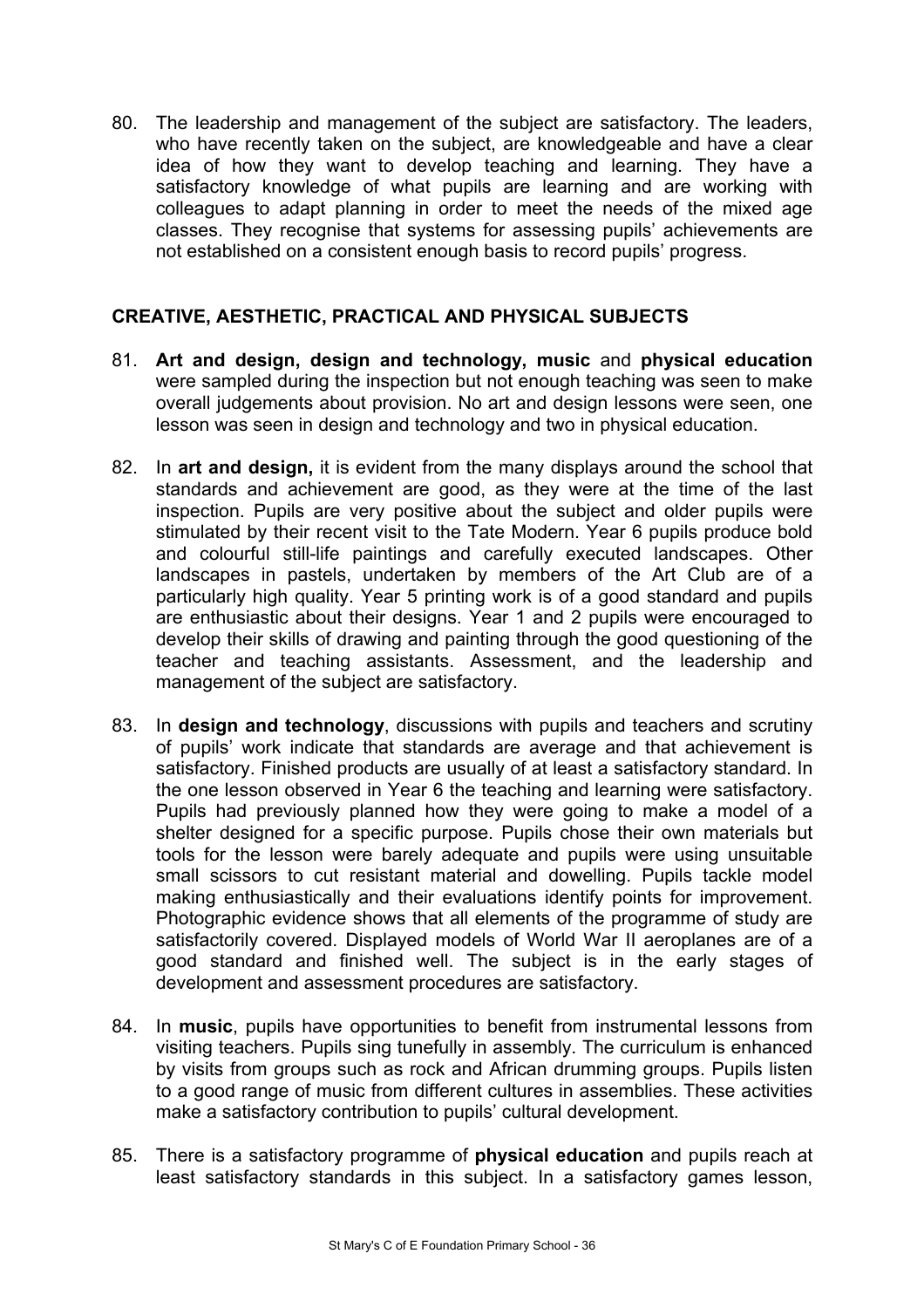pupils showed a good level of throwing and catching skills and a good level of physical activity for much of the lesson. However, this level of activity reduced towards the end of the lesson when the large teams in the rounders game meant that too many pupils were under-occupied whilst waiting for their turn to bat. Pupils take part in a wide enough range of activities. Year 4 and 5 pupils satisfactorily increased their movement skills when creating a sequence of movements based on dancing styles of the Second World War period. By the time pupils are 11 years of age, most can swim at least 25 metres and have participated in water safety activities. Pupils of all ages benefit from football clubs and the school takes part in matches against other schools. In the athletics club, pupils strive to improve their performance in a range of activities.

#### **PERSONAL, SOCIAL AND HEALTH EDUCATION AND CITIZENSHIP**

86. Two lessons were observed and a sample of pupils' work was analysed. It is evident that the school provides a good range of learning activities for pupils and considers this an important part of their education. Pupils' learning is developed through well-organised weekly lessons, class discussions, and assemblies, as well as through other subjects, especially religious education and literacy. The school council is well organised and has a stimulating effect on the way pupils think about their responsibilities as councillors and towards the school environment. Teachers also promote pupils' personal development by allocating responsibilities to them. Adults are good at encouraging and valuing pupils' contributions in class and in discussion groups for older and selected pupils. In one lesson observed, teaching was effective in promoting a considered response from pupils about rules and how they accepted them. The teaching assistant leads useful discussions for pupils on how to cope with difficult situations or other areas of concern. The school is also good at preparing pupils for their transfer to secondary school, a process which they begin effectively in Year 5 with visits and class discussions.